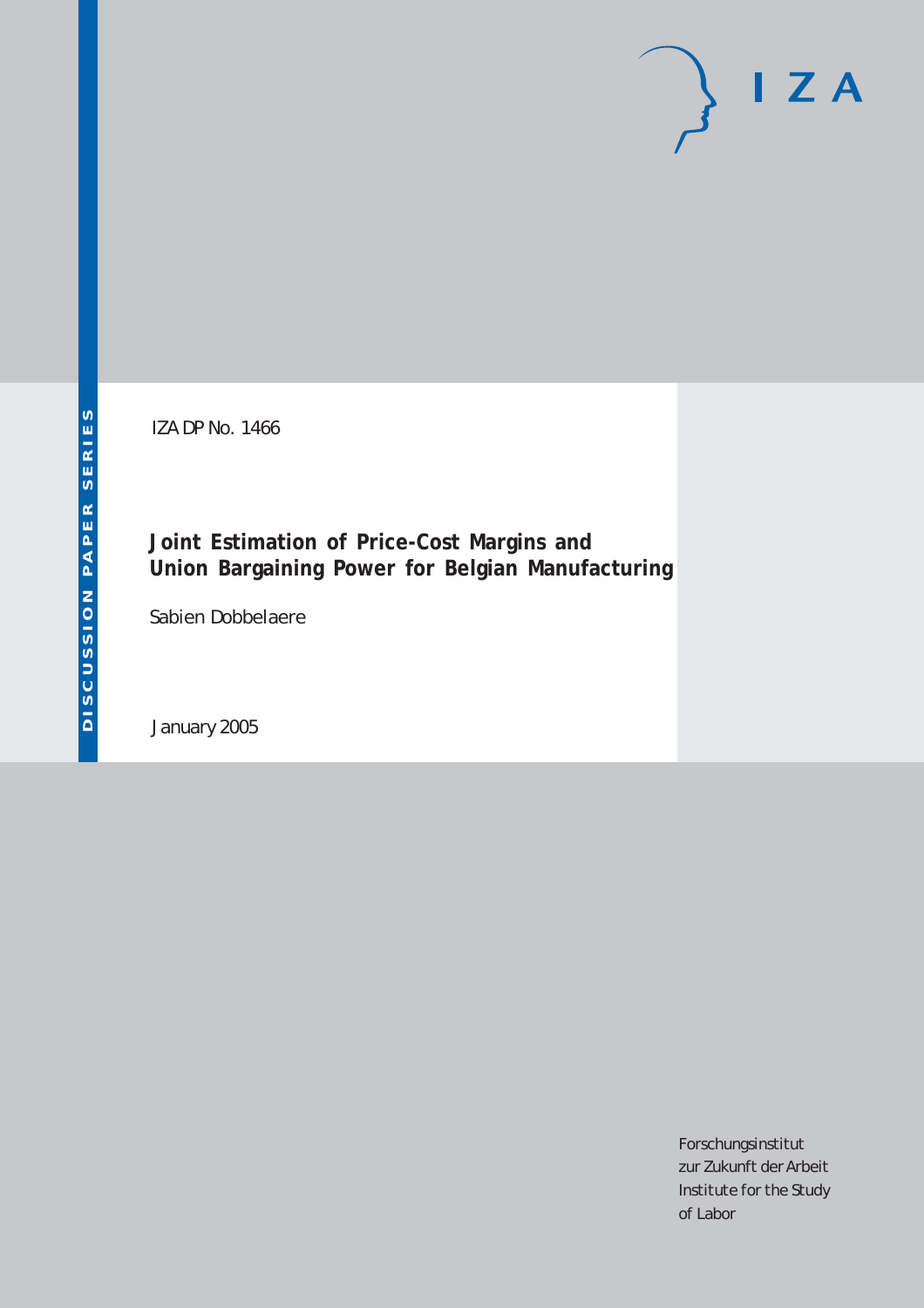# **Joint Estimation of Price-Cost Margins and Union Bargaining Power for Belgian Manufacturing**

# **Sabien Dobbelaere**

*SHERPPA, Ghent University, LICOS Centre for Transition Economics, K.U. Leuven and IZA Bonn*

# Discussion Paper No. 1466 January 2005

IZA

P.O. Box 7240 53072 Bonn **Germany** 

Phone: +49-228-3894-0 Fax: +49 -228-3894-180 Email: iza@iza.org

Any opinions expressed here are those of the author(s) and not those of the institute. Research disseminated by IZA may include views on policy, but the institute itself takes no institutional policy positions.

The Institute for the Study of Labor (IZA) in Bonn is a local and virtual international research center and a place of communication between sci ence, politics and business. IZA is an independent nonprofit company supported by Deutsche Post World Net. The center is associated with the University of Bonn and offers a stimulating research environment through its research networks, research support, and visitors and doctoral programs. IZA engages in (i) original and internationally competitive research in all fields of labor economics, (ii) development of policy concepts, and (iii) dissemination of research results and concepts to the interested public.

IZA Discussion Papers often represent preliminary work and are circulated to encourage discussion. Citation of such a paper should account for its provisional character. A revised version may be available directly from the author.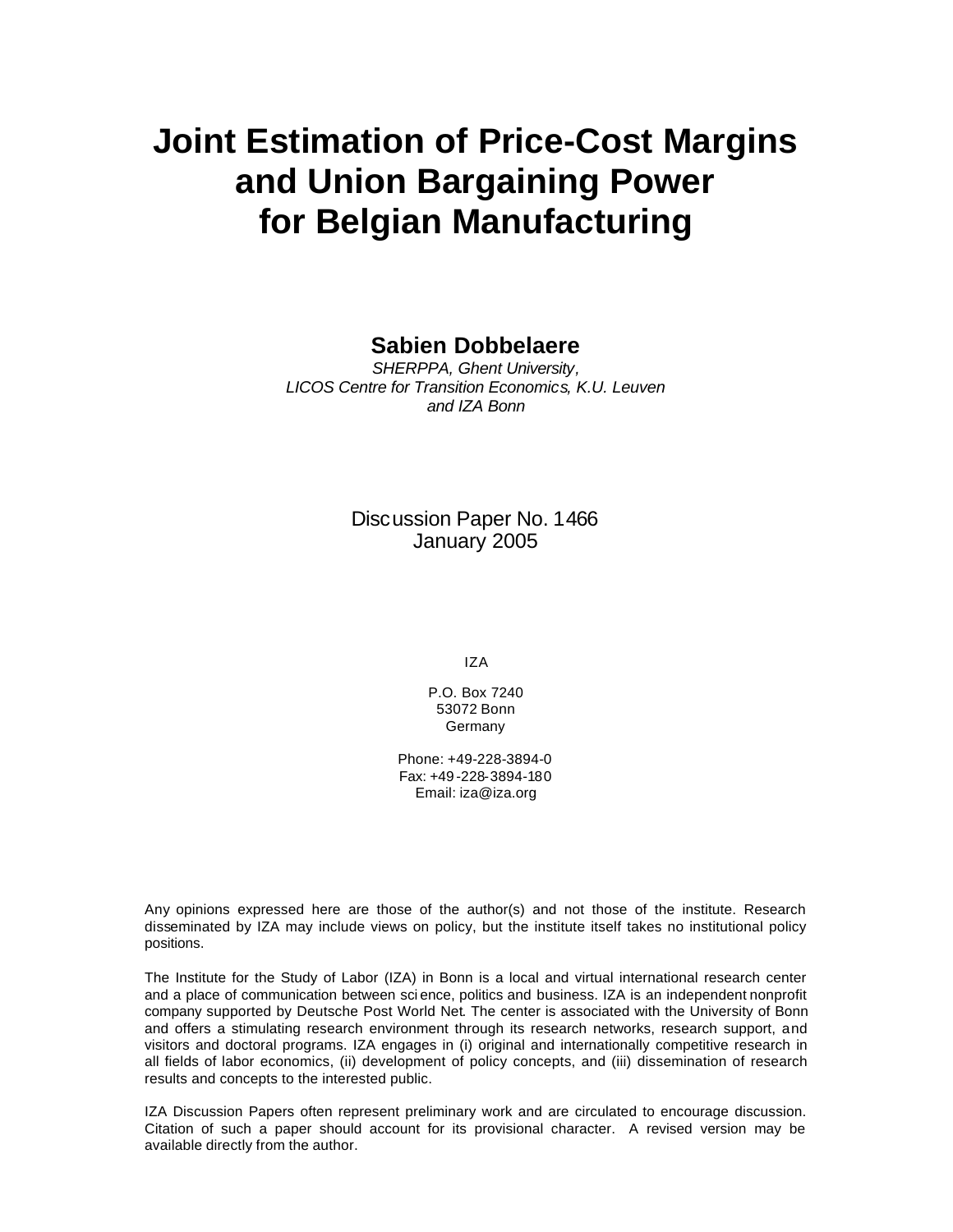IZA Discussion Paper No. 1466 January 2005

# **ABSTRACT**

# **Joint Estimation of Price-Cost Margins and Union Bargaining Power for Belgian Manufacturing\***

This paper extends Hall's (1988) methodology to analyse imperfections in both the product and the labour market for firms in the Belgian manufacturing industry over the period 1988- 1995. We investigate the heterogeneity in price-cost mark-up and workers' bargaining power parameters among 18 sectors within the manufacturing industry as well as the relationship between both parameters. Using a sample of more than 7 000 firms, our GMM results indicate that ignoring imperfection in the labour market leads to an underestimation in the price-cost margin evaluated at perfect competition in the labour market. These findings are confirmed in the sectoral analysis. Sectors with higher workers' bargaining power typically show higher price-cost margins.

JEL Classification: C23, D21, J50, L13

Keywords: efficient bargaining, bargaining power, market power, price-cost margins

Corresponding author:

 $\overline{a}$ 

Sabien Dobbelaere **SHERPPA** Faculty of Economics and Business Administration Ghent University Hoveniersberg 24 9000 Gent Belgium Email: sabien.dobbelaere@UGent.be

<sup>∗</sup> We are grateful to Jacques Mairesse (INSEE-CREST, NBER), Frederic Warzynski (Universidad Carlos III), Joep Konings (LICOS, K.U. Leuven), Freddy Heylen (SHERPPA, Ghent University), two anonymous referees and participants at the EARIE Conference (Madrid, 2002), IIOC Conference (Boston, 2003) and EALE Conference (Seville, 2003) for helpful comments and suggestions. All remaining errors are ours. Many thanks to LICOS for providing the data. Financial support from the Fund for Scientific Research - Flanders (Belgium) is gratefully acknowledged. Additional support has been provided by the Belgian Programme on Interuniversity Poles of Attraction, contract n° P5/21.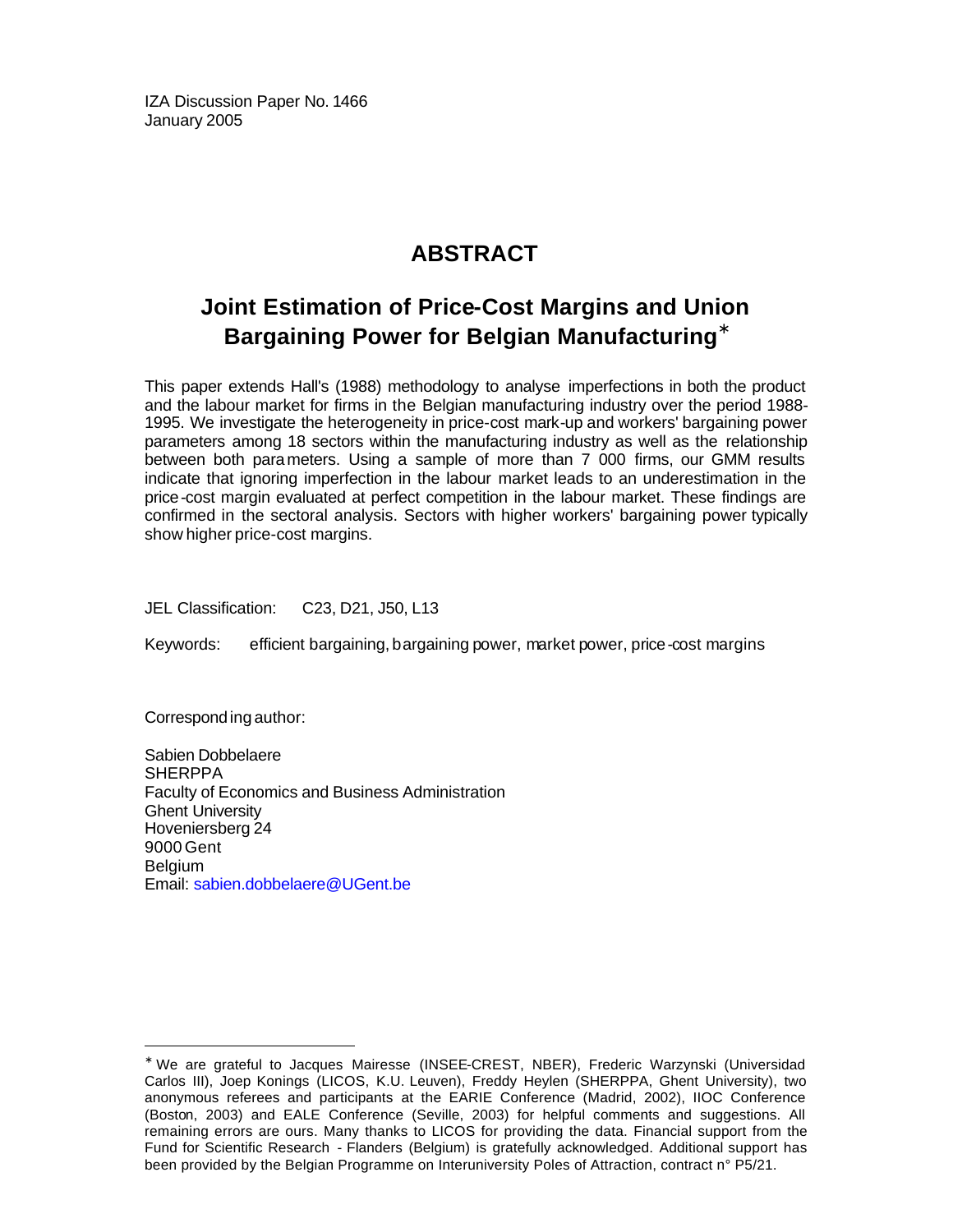# **1. INTRODUCTION**

Intense research in industrial organisation has led to the design of more and more refined methods to assess price-setting behaviour of firms in various environments (see Bresnahan, 1989 and Schmalensee, 1989 for surveys). However, the approach has generally remained restrictive, in the sense that it has ignored the possibility that inputs, and particularly labour, are not priced competitively. The fact that unions bargain over wages and hence over a share of the firm's noncompetitive rents, necessitates the integration of labour market variables when investigating profit margins. Labour economists on the other hand have devoted effort to test for imperfect competition in the labour market. Most papers deal with the determination of wages and employment in the presence of trade unions. The broad body of papers examines the effect of industry or firm performance on wages within a collective bargaining framework<sup>1</sup> and strongly supports the rentsharing hypothesis. But a similar criticism applies to these studies, i.e. they solely focus on imperfections in the labour market, assuming perfect competition in the product market.<sup>2</sup> Only a few studies (Bughin, 1996; Crépon et al., 2002; Neven et al., 2002; Schroeter, 1988) have considered the possibility of imperfections in both product and factor markets, thereby taking into account that wages are no longer exogenous in econometric tests of product market power. A recent theoretical contribution is Blanchard and Giavazzi (2003).

In this paper, we investigate the relationship between the degree of labour market imperfections and the price-cost margin<sup>3</sup> of firms in the Belgian manufacturing industry over the period 1988-1995. We analyse how the *distribution* of the surplus available for sharing between the workers and the firm as well as the *size* of that surplus are related to union bargaining power.

Methodologically, we follow Crépon et al. (2002). Their methodology is a natural extension of Hall's (1988) approach, which in turn originated from Solow's (1957) well-known article on estimating total factor productivity as a measure of technical change. Besides deviating from perfect competition in the product market, we allow for the possibility that wages are bargained off the labour demand curve, according to an Efficient Bargaining model. Relaxing the condition that labour is priced competitively has important implications for the derivation of the Solow residual. More precisely, it can be shown that the Solow residual can be decomposed into four components: (1) a mark-up of price over marginal cost component, (2) a scale factor, (3) a factor reflecting

<sup>1&</sup>lt;br><sup>1</sup> See e.g. Blanchflower et al. (1996), Dobbelaere (2004), Goos and Konings (2001), Hildreth and Oswald (1997) and Teulings and Hartog (1998).

 $<sup>2</sup>$  The necessary conditions for a union to be able to appropriate any rents in a perfectly competitive product market without driving the</sup> firm out of existence are (1) that the union acts as a monopolist in the supply of labour and (2) that there is a fixed number of firms in the perfectly competitive industry (Booth, 1995).

Throughout the paper, the price-cost margin refers to the 'hypothetical' price-cost margin, i.e. the price-cost margin evaluated at perfect competition in the labour market (for technical details, see section 2).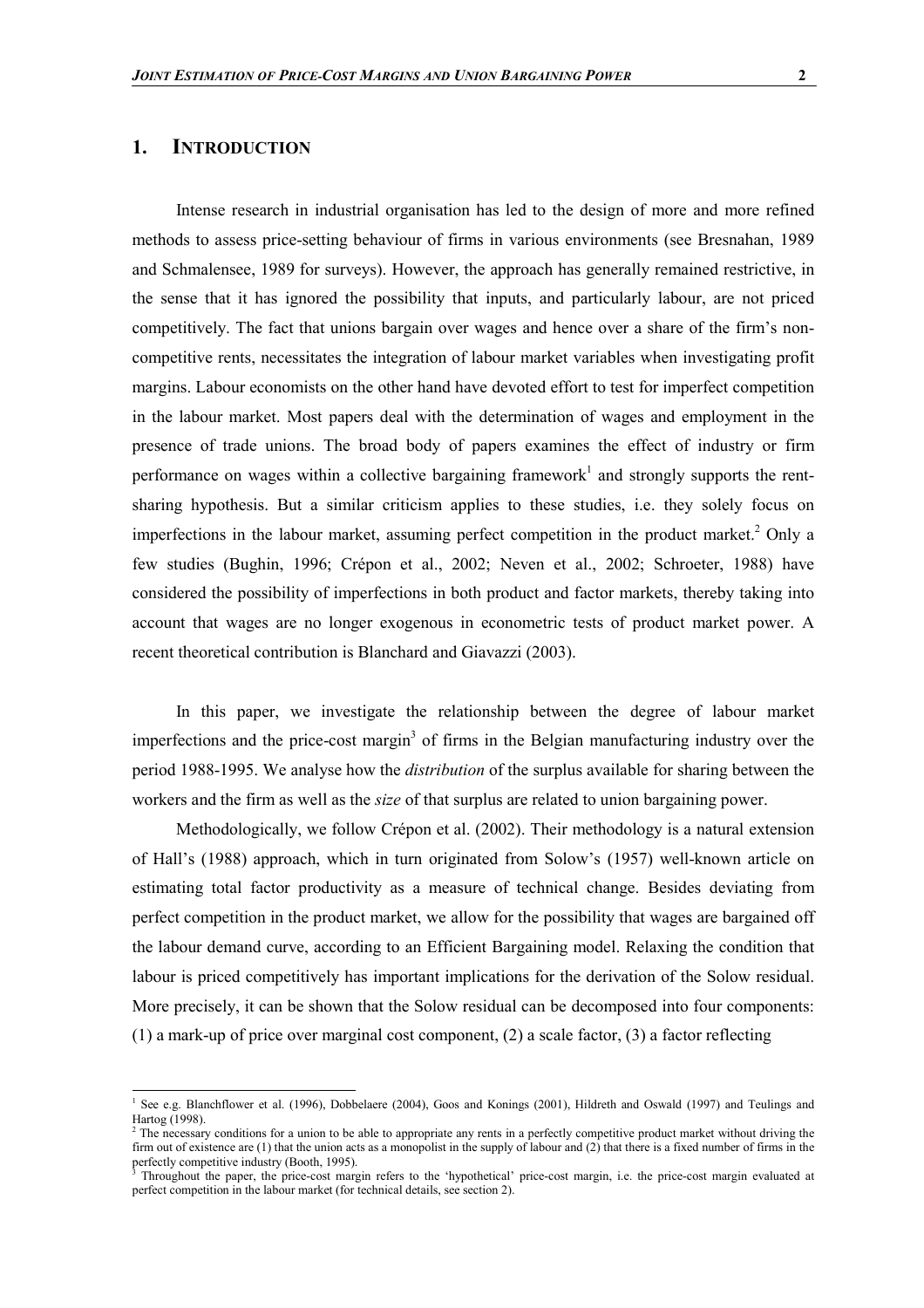union bargaining power and (4) the rate of technical change. This extended approach has the advantage that no measurement of the user cost of capital is needed to estimate the firms' price-cost mark-up. Neither is a measurement of the alternative wage required to estimate the bargaining power of the union. In addition to testing simultaneously for imperfections in the product and the labour market, this approach provides an alternative test, based on the labour share, of the Right-To-Manage versus the Efficient Bargaining model.

We take advantage of a rich firm-level dataset covering the entire Belgian manufacturing industry over the period 1988-1995. Our analysis allows us to make various contributions to the literature. First, whereas the analysis of Crépon et al. (2002) is limited to the manufacturing industry as a whole, our large sample enables us to examine the important issue of heterogeneity in both price-cost mark-up and union bargaining power parameters. More specifically, we (1) study the heterogeneity among sectors and (2) investigate the relationship between union bargaining power and price-cost mark-ups. To our knowledge, the interaction between product market and labour market imperfections at the sectoral level has not been investigated before. Second, in contrast to most of the literature following Hall (1988), we estimate market power using a firmlevel dataset. In addition to increasing the reliability and the efficiency of the estimates and to taking into account firm-heterogeneity within sectors, the use of firm-level data allows us to construct good instruments. We apply the Arellano and Bond (1991) Generalised Method of Moments (GMM) technique. Our main findings are the following. First, our results confirm the conclusion of Crépon et al. (2002) that ignoring imperfect competition in the labour market leads to an underestimation of the price-cost margin at the manufacturing industry level. Our sectoral analysis shows that this conclusion also holds at the sectoral level. Second, focusing on the crosssection dimension enables us to reach conclusions in terms of interdependencies between the estimated price-cost margins and the estimated union bargaining power. We find that sectors with higher union bargaining power typically show higher price-cost margins. The positive correlation between the two estimated parameters can be interpreted in two ways. One interpretation is that labour market imperfections affect product market imperfections in the long run. Strong unions may reduce the share of the rents left to the firm, thereby driving firms out of the market and reducing the degree of product market competition. According to this interpretation, more powerful unions do not only increase the fraction of product rents going to labour but also the size of total rents available for sharing between the workers and the firm. Another interpretation runs from product market to labour market characteristics, capturing a standard effect in the trade union literature. According to this interpretation, unions are most likely to be created in firms where rents can be extracted. This is most likely to happen if there is imperfect competition in the product market.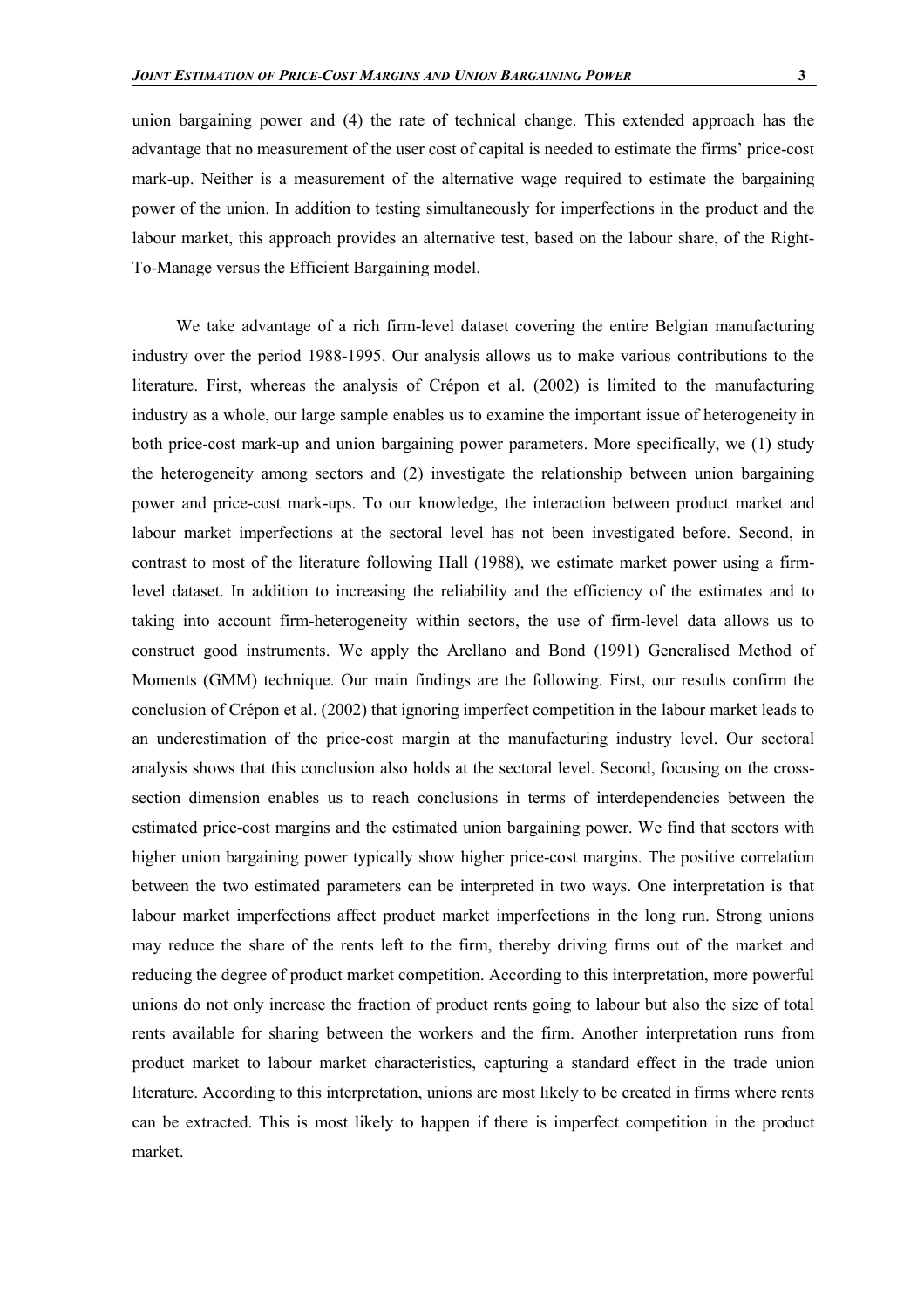In the remainder, we first describe our theoretical framework (section 2). Section 3 surveys the existing literature on the effect of unions on economic performance. In section 4, we outline our empirical model. Section 5 presents the dataset and some summary statistics. Section 6 discusses the estimation method and confronts the theoretical hypotheses with Belgian firm-level data. Section 7 summarises and interprets the results.

### **2. THEORETICAL FRAMEWORK**

#### **2.1. Imperfection in the Output Market, Perfect Competition in the Labour Market**

We start from a standard production function  $Q_{ii} = \Theta_{ii} F(N_{ii}, M_{ii}, K_{ii})$  where *i* is a firm index, *t* a time index, *N* is labour, *M* is material input and *K* is capital. *Θ* is an index of total factor productivity which is allowed to vary across firms and over time. This shift variable is modelled as the sum of a deterministic component and a random component, i.e.  $\Theta_{ii} = Ae^{a_i + a_i + a_i}$ , where  $a_i$  is a firm-specific time-invariant component, *a* represents productivity shocks common to all firms in a given year and  $u_{ij}$  is a random component with mean zero capturing transitory and idiosyncratic differences in productivity.

Letting  $q_{i}$ ,  $n_{i}$ ,  $m_{i}$ ,  $k_{i}$  and  $\theta_{i}$  be the logarithms of  $Q_{i}$ ,  $N_{i}$ ,  $M_{i}$ ,  $K_{i}$  and  $\theta_{i}$ , we can write the logarithmic differentiation of the production function as:

$$
\Delta q_{it} = \varepsilon_{it}^{\mathcal{Q},N} \Delta n_{it} + \varepsilon_{it}^{\mathcal{Q},M} \Delta m_{it} + \varepsilon_{it}^{\mathcal{Q},K} \Delta k_{it} + \Delta \theta_{it}
$$
(1)

where, using the Tornquist approximation, the time log-derivatives  $\Delta x$  ( $x = q, n, m, k, \theta$ ) are replaced by the year to year log-changes ( $x_{i} - x_{i-1}$ ) and the production function log-derivatives, i.e. the elasticities  $\varepsilon_{ii}^{Q, J} = \partial q_{ii} / \partial j_{i}$  (*j* = *n*,*m*,*k*), by their averages over adjacent years  $\left[\partial q_{i,t-1}\big/\partial j_{i,t-1}+\partial q_{it}\big/\partial j_{it}\right]$ 1  $2^{\lfloor \mathcal{U} q_{i,t-1} / \mathcal{O}_{i,t-1} + \mathcal{O}_{i,t} / \mathcal{O}_{i,t}}$  $\varepsilon_{ii}^{Q,J} = \frac{1}{2} \left[ \partial q_{i,i-1} / \partial j_{i,i-1} + \partial q_{ii} / \partial j_{ii} \right].$ 

Under perfect competition, it is well known since Solow that  $\Delta q_i$  can be decomposed as follows:

$$
\Delta q_{it} = \alpha_{\text{N}it} \Delta n_{it} + \alpha_{\text{M}it} \Delta m_{it} + \alpha_{\text{K}it} \Delta k_{it} + \Delta \theta_{it}
$$
 (2)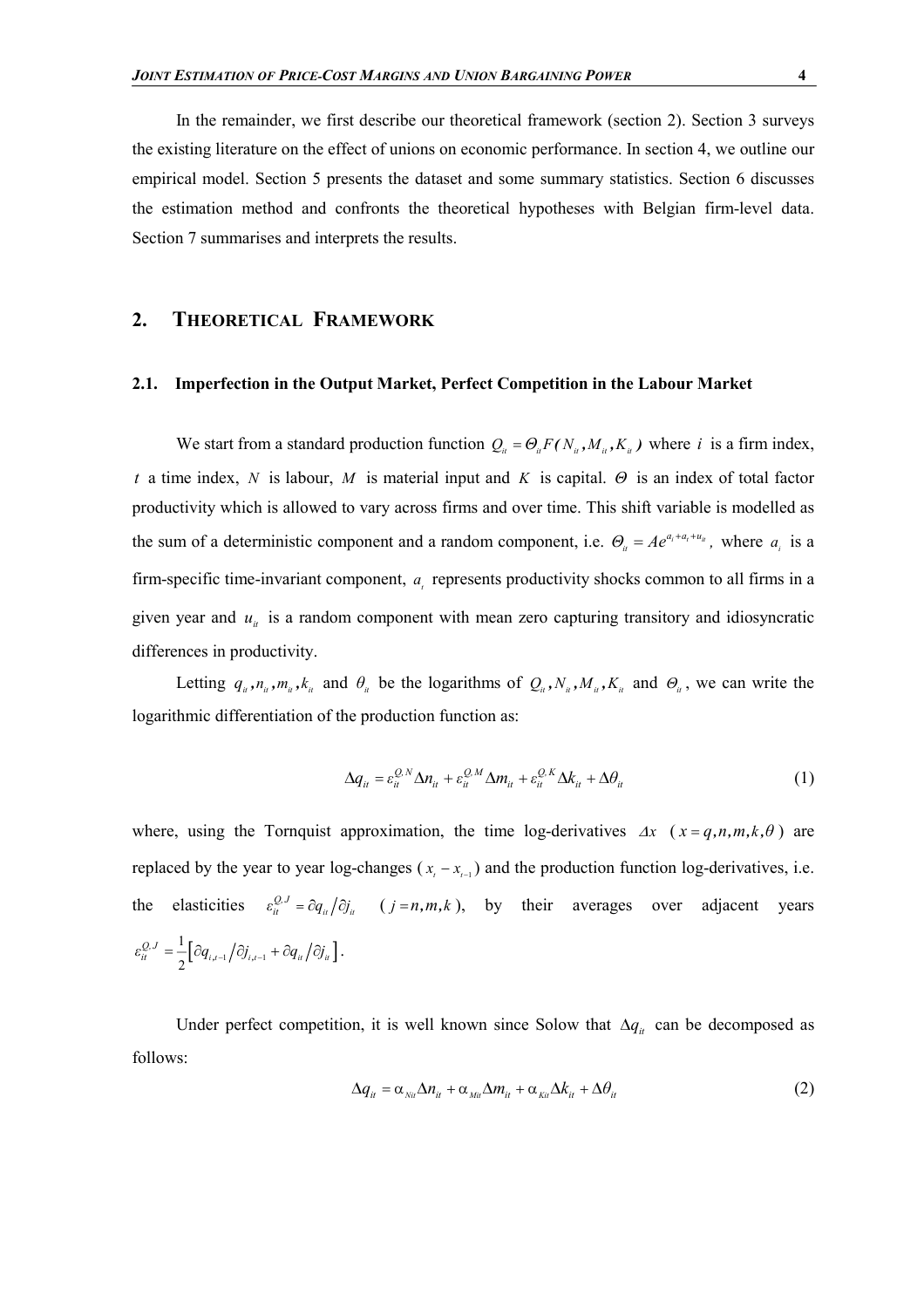where  $\alpha_{jit} = \frac{I_{jit} \sigma_{it}}{R}$ *it it*  $\frac{P_{J_{ii}}J_{ii}}{I}$  (  $J = N, M, K$ *P Q*  $\alpha_{n} = \frac{I_{n}J_{n}}{I_{n}}$  (J = N, M, K) is the share of inputs in total revenue. Consistent with the

Tornquist approximation, these shares are computed as the averages over adjacent years.

Under imperfect competition in the product market and perfect competition in the input markets, Eq. (2) becomes (Hall, 1988):

$$
\Delta q_{ii} = \mu_{ii} \left( \alpha_{\text{N}ii} \Delta n_{ii} + \alpha_{\text{M}ii} \Delta m_{ii} + \alpha_{\text{K}ii} \Delta k_{ii} \right) + \Delta \theta_{ii}
$$
 (3)

where  $\mu_{ii} = \frac{I_{ii}}{S}$ *Qit P C* is the mark-up of price over marginal cost evaluated at the competitive wage level.

Assuming constant returns to scale, i.e.  $\mu_{it} (\alpha_{\text{Nit}} + \alpha_{\text{Nit}} + \alpha_{\text{Kit}}) = 1$ , and rearranging terms, another way to write Eq. (3) is:

$$
\Delta q_{ii} - \alpha_{\text{N}i} \Delta n_{ii} - \alpha_{\text{M}i} \Delta m_{ii} - (1 - \alpha_{\text{N}i} - \alpha_{\text{M}i}) \Delta k_{ii}
$$
  
=  $(\mu_{ii} - 1) [\alpha_{\text{N}i} (\Delta n_{ii} - \Delta k_{ii}) + \alpha_{\text{M}i} (\Delta m_{ii} - \Delta k_{ii})] + \Delta \theta_{ii}$   
=  $\beta_{ii} (\Delta q_{ii} - \Delta k_{ii}) + (1 - \beta_{ii}) \Delta \theta_{ii}$  (4)

where  $\beta_{ii} = \frac{P_{ii} - C_{0ii}}{P_{ii} - 1} = \frac{\mu_{ii} - 1}{P_{ii} - 1}$ µ  $\frac{P_{it} - C_{Qit}}{P_{it}} = \frac{\mu_{it} - \mu_{it}}{P_{it}}$ *it*  $\mu_{it}$ *P*<sub>u</sub> - C *P* is the price-cost margin.

Under increasing or decreasing returns to scale,

$$
\frac{w_{ii}N_{ii}}{C_{0ii}Q_{ii}} + \frac{P_{Mi}M_{ii}}{C_{0ii}Q_{ii}} + \frac{r_{ii}K_{ii}}{C_{0ii}Q_{ii}} = 1 + \gamma_{ii} \quad \text{or} \quad \mu_{ii}(\alpha_{Ni} + \alpha_{Mi} + \alpha_{Ki}) = 1 + \gamma_{ii}
$$

where *γ* can be higher than 0 (increasing returns to scale) or lower than 0 (decreasing returns to scale) and  $I + \gamma$  is the local scale elasticity measure.

Eq. (4) can therefore easily be generalised as:

$$
\Delta q_{ii} - \alpha_{\text{Nii}} \Delta n_{ii} - \alpha_{\text{Mii}} \Delta m_{ii} - (1 - \alpha_{\text{Nii}} - \alpha_{\text{Mii}}) \Delta k_{ii}
$$
\n
$$
= (\mu_{ii} - 1) [\alpha_{\text{Nii}} (\Delta n_{ii} - \Delta k_{ii}) + \alpha_{\text{Mii}} (\Delta m_{ii} - \Delta k_{ii})] + \gamma_{ii} \Delta k_{ii} + \Delta \theta_{ii}
$$
\n
$$
= \beta_{ii} (\Delta q_{ii} - \Delta k_{ii}) + \frac{\gamma_{ii}}{\mu_{ii}} \Delta k_{ii} + (1 - \beta_{ii}) \Delta \theta_{ii}
$$
\n(5)

This equation shows that the Solow Residual can be decomposed into (1) a price-cost mark-up component, (2) a scale factor and (3) a technological term or true total factor productivity growth  $(\Delta \theta_{it} = \Delta a_t + \Delta u_{it}).$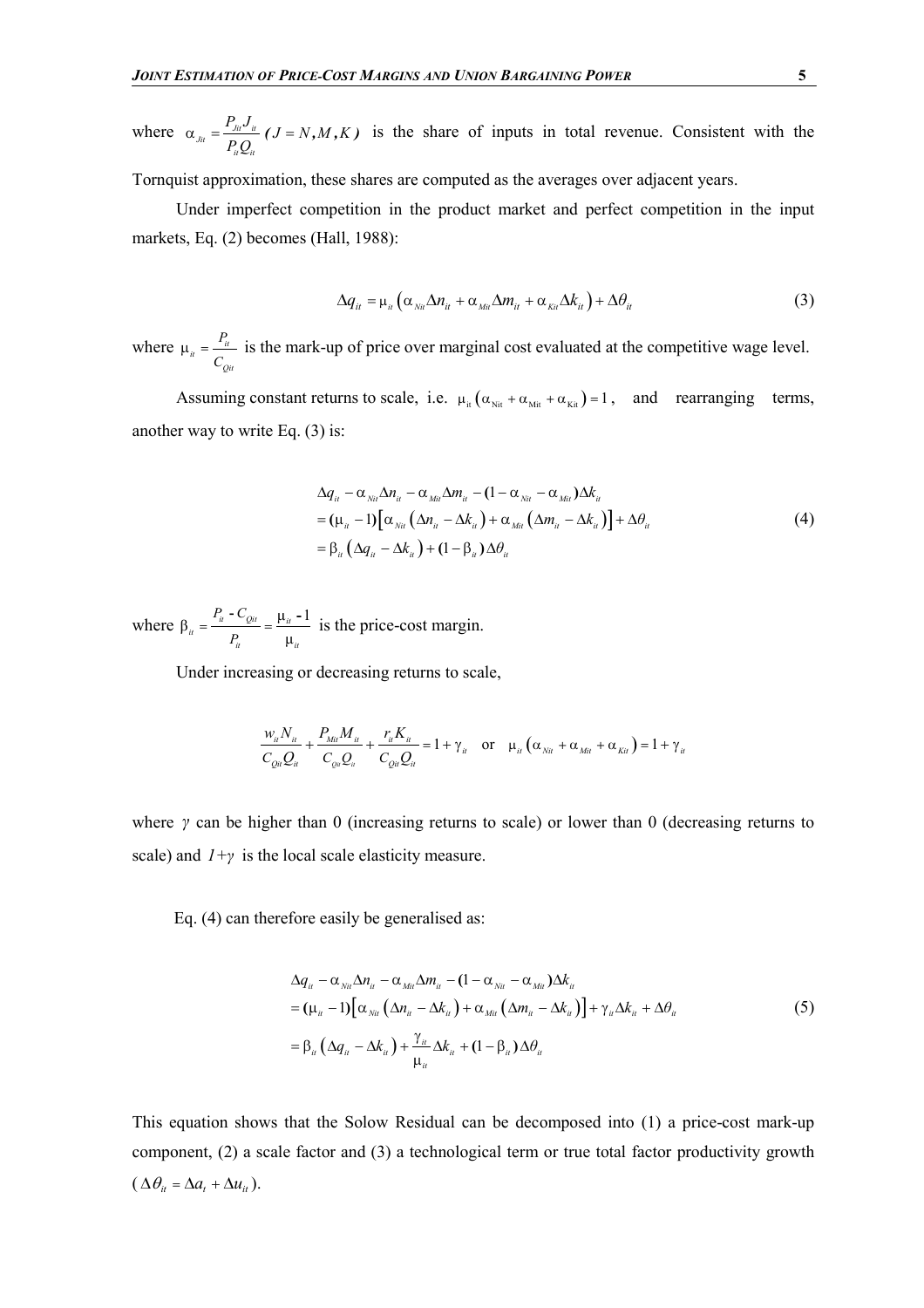Relaxing the assumption that labour is priced competitively has important implications for the derivation of the Solow residual. To see this, assume that the union and the firm are involved in an Efficient Bargaining procedure, with both wages  $(w)$  and employment  $(N)$  as the subject of agreement (McDonald and Solow, 1981). Both parties maximise their respective utility during the bargaining process. The union is risk neutral and its objective function is specified in a utilitarian form:  $U(w, N) = Nw + (N - N)w_a$ , where *N* is union membership  $(0 < N \le N)$  and  $w_a \le w$  is the alternative wage (i.e. a weighted average of the alternative market wage and the unemployment benefit). The firm's utility equals its profits  $\pi$ , with  $\pi(w, N) = R(N) - wN - F$ , where  $R = PQ$ stands for total revenue  $(R_N^{"} < 0)$ , *P* for the output price, *Q* for output and *F* for all other costs associated with production. For simplicity, we assume that labour is the only variable input for the firm. Hence, *F* represents fixed costs. It can be shown that this assumption on the fixed nature of inputs other than labour does not affect the bargaining outcome provided that union preferences do not depend on those inputs (Bughin, 1996). Moreover, we normalise for the present by assuming that  $Q = N$ .

The bounds of the bargaining range are given by the minimum acceptable utility levels for both parties. The threat point for the union is the alternative wage  $w_a$ . If no revenue accrues to the firm when negotiation breaks down, the firm's fall-back utility equals  $-F$ . The outcome of the bargaining is the asymmetric generalised Nash solution to:

$$
\max_{w,N} \Omega = \left\{ Nw + \left( \overline{N} - N \right) w_a - \overline{N} w_a \right\}^{\phi} \left\{ R - wN \right\}^{1-\phi}
$$
 (6)

where  $\phi \in [0,1]$  represents the union's bargaining power.

Maximisation of Eq. (6) with respect to the wage rate  $(w)$  gives the following equation:

$$
w = (1 - \phi)w_a + \phi \frac{R}{N}
$$
 (7)

Maximising Eq.  $(6)$  with respect to employment  $(N)$  leads to the following first-order condition:

$$
w = R_N + \frac{\phi}{1 - \phi} \left[ \frac{R - wN}{N} \right] \iff w = R_N + \phi \left[ \frac{R - R_N N}{N} \right]
$$
(8)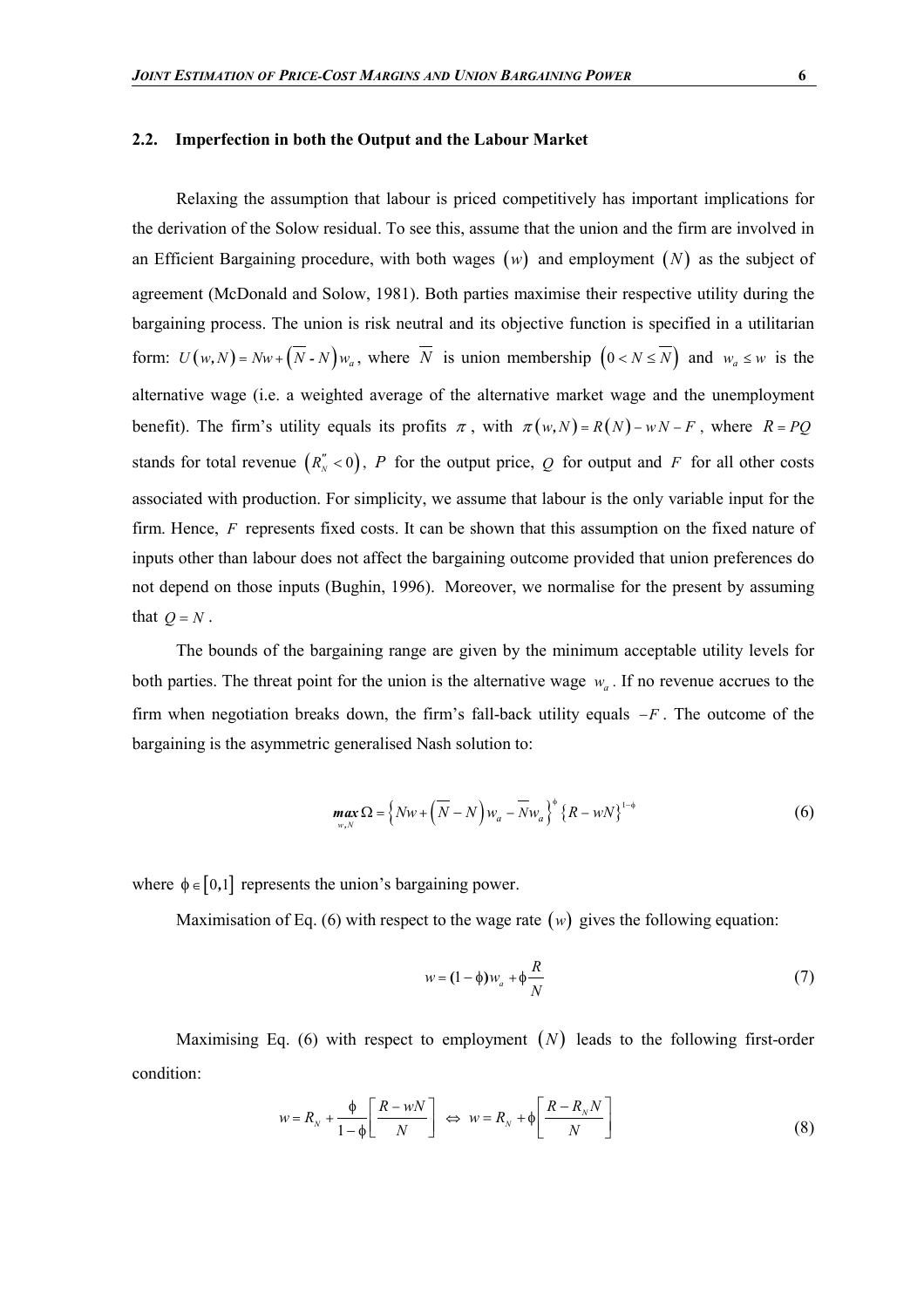By solving simultaneously both first-order conditions, we obtain an expression for the contract curve, which results from the tangency between iso-profit curves and union indifference curves:  $R_N = w_a$ . This equation shows that the employment level depends on the alternative wage ( $w_a$ ) but not on the negotiated wage (w) (Andersen and Sorensen, 2004; Blanchard and Giavazzi, 2003; Brown and Ashenfelter, 1986). It also follows that the contract curve outcome is to the right of the labour demand curve. The first-order condition related to optimal employment [Eq. (8)] shows the extent to which the bargaining outcome is off the labour demand curve.

In section 2.1, we defined  $\beta$  as the price-cost margin evaluated at the competitive wage level, i.e.  $\beta = \frac{P - C_Q}{P}$ *P*  $\beta = \frac{P - C_{\varrho}}{I}$ . Using the contract curve outcome, we can also write  $\beta$  in this setting as:  $\frac{R/N - w_a}{r} = \frac{R - R_N N}{r}.$ *RN R*  $\beta = \frac{R/N - w_a}{R} = \frac{R - R_N N}{R}$ . Hence, Eq. (8) can be rewritten as:

$$
w = R_N + \phi \frac{R}{N} \beta \tag{9}
$$

Eq. (9) shows that the union premium is part of the price-cost margin  $(\beta)$ , set by a profitmaximising firm facing an exogenously determined wage equal to  $R_N$  ( $=w_a$  in our case).<sup>4</sup> Hence, wage rents under Efficient Bargaining depend on the imperfect market structure in both the output market (as reflected by the firm's price-cost margin  $\beta$ ) and the labour market (as reflected by the union's bargaining power  $\phi$ ). In other words, the positive union wage premium depends on the *size* of the surplus available for sharing between the workers and the firm as well as on the *fraction* of the surplus going to the workers. Both these factors are in turn related to the collective bargaining structure, the market structure and the technology of the firm.

l

<sup>&</sup>lt;sup>4</sup> Since in the Efficient Bargaining model, marginal revenue  $(R_q)$  equals marginal cost  $(C_q)$  evaluated at the competitive levels of output and wages, the mark-up has to be interpreted as a mark-up of prices over marginal costs evaluated at the competitive wage level, *P*

i.e. *Q a*  $C_{\alpha}(Q, w)$  $\mu = \frac{1}{C_{\alpha}(Q, w)}$  with *w<sub>a</sub>* the competitive wage and *Q* the competitive output level (see also Blanchard and Giavazzi, 2003).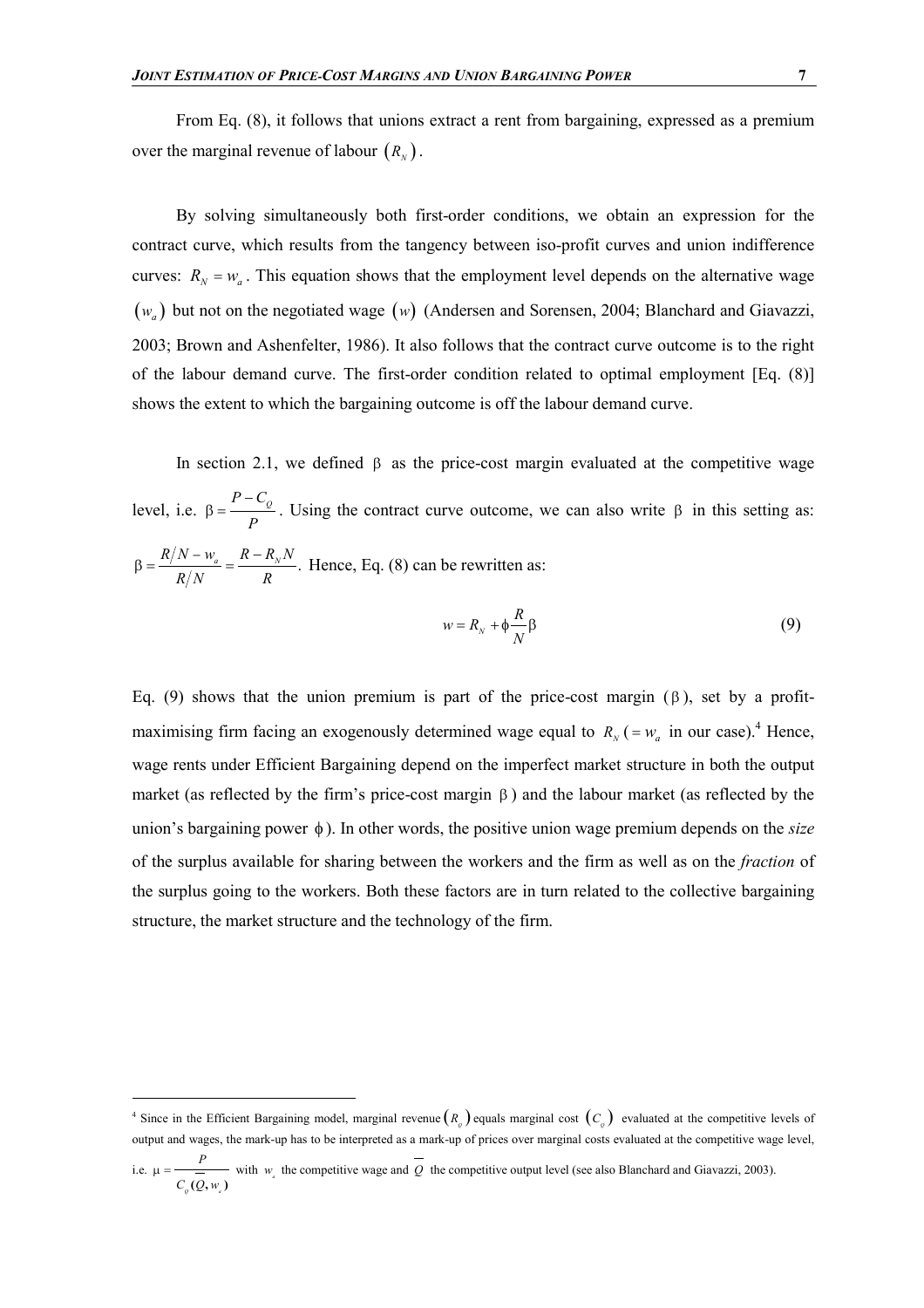Dropping the normalisation assumption  $(Q = N)$  and defining the mark-up parameter  $\mu$  as the inverse of the elasticity of revenue with respect to output, i.e.  $\mu = \left[R_0 \frac{Q}{r}\right]$  $R_o \frac{Q}{R}$ *R*  $\mu = \left[ R_{o} \frac{Q}{R_{o}} \right]^{-1}$  $R_{\varrho} \frac{\mathcal{Q}}{R}$  where  $R_{\varrho}$  is the marginal revenue, we can express the marginal revenue of labour as:  $R_N = \frac{P_{N}}{P_N}$  $R_N = \frac{PQ_N}{\mu}$  with  $Q_N$  the physical marginal product of labour. Using this expression for  $R<sub>N</sub>$  in Eq. (8), the efficient bargaining labour share is written as:

$$
\frac{wN}{PQ} = \alpha_N = \phi + (1 - \phi) \frac{\varepsilon^{Q,N}}{\mu}
$$
\n(10)

Under the generalised Nash solution, the equilibrium labour share  $(\alpha_{N})$  is hence a linear function of the elasticity of output with respect to labour  $(\epsilon^{0,N})$ . The efficient bargaining labour share equals unity if  $\phi = 1$ , i.e. if the union has all the power to capture the firm's product rents.

Rewriting Eq. (10) as:  $\varepsilon^{Q,N} = \mu \alpha_N + \mu \frac{\Psi}{\Phi} (\alpha_N - 1)$ 1  $\epsilon^{Q,N} = \mu \alpha_N + \mu \frac{\phi}{1-\phi} (\alpha_N - 1)$ , an extra term can be added to Eq. (5):

$$
\Delta q_{ii} - \alpha_{\text{N}ii} \Delta n_{ii} - \alpha_{\text{M}ii} \Delta m_{ii} - (1 - \alpha_{\text{N}ii} - \alpha_{\text{M}ii}) \Delta k_{ii}
$$
\n
$$
= (\mu_{ii} - 1) [\alpha_{\text{N}ii} (\Delta n_{ii} - \Delta k_{ii}) + \alpha_{\text{M}ii} (\Delta m_{ii} - \Delta k_{ii})] +
$$
\n
$$
\gamma_{ii} \Delta k_{ii} + \mu_{ii} \frac{\phi_{ii}}{1 - \phi_{ii}} (\alpha_{\text{N}ii} - 1) (\Delta n_{ii} - \Delta k_{ii}) + \Delta \theta_{ii}
$$
\n
$$
= \beta_{ii} (\Delta q_{ii} - \Delta k_{ii}) + \frac{\gamma_{ii}}{\mu_{ii}} \Delta k_{ii} + \frac{\phi_{ii}}{1 - \phi_{ii}} (\alpha_{\text{N}ii} - 1) (\Delta n_{ii} - \Delta k_{ii}) + (1 - \beta_{ii}) \Delta \theta_{ii}
$$
\n(11)

From Eq. (11), it follows that the Solow residual can now be decomposed into four components: (1) a mark-up of price over marginal cost component, (2) a scale factor, (3) a factor reflecting union bargaining power and (4) the rate of technical change. Remember that the mark-up has to be interpreted as a mark-up of prices over marginal costs evaluated at the competitive wage level.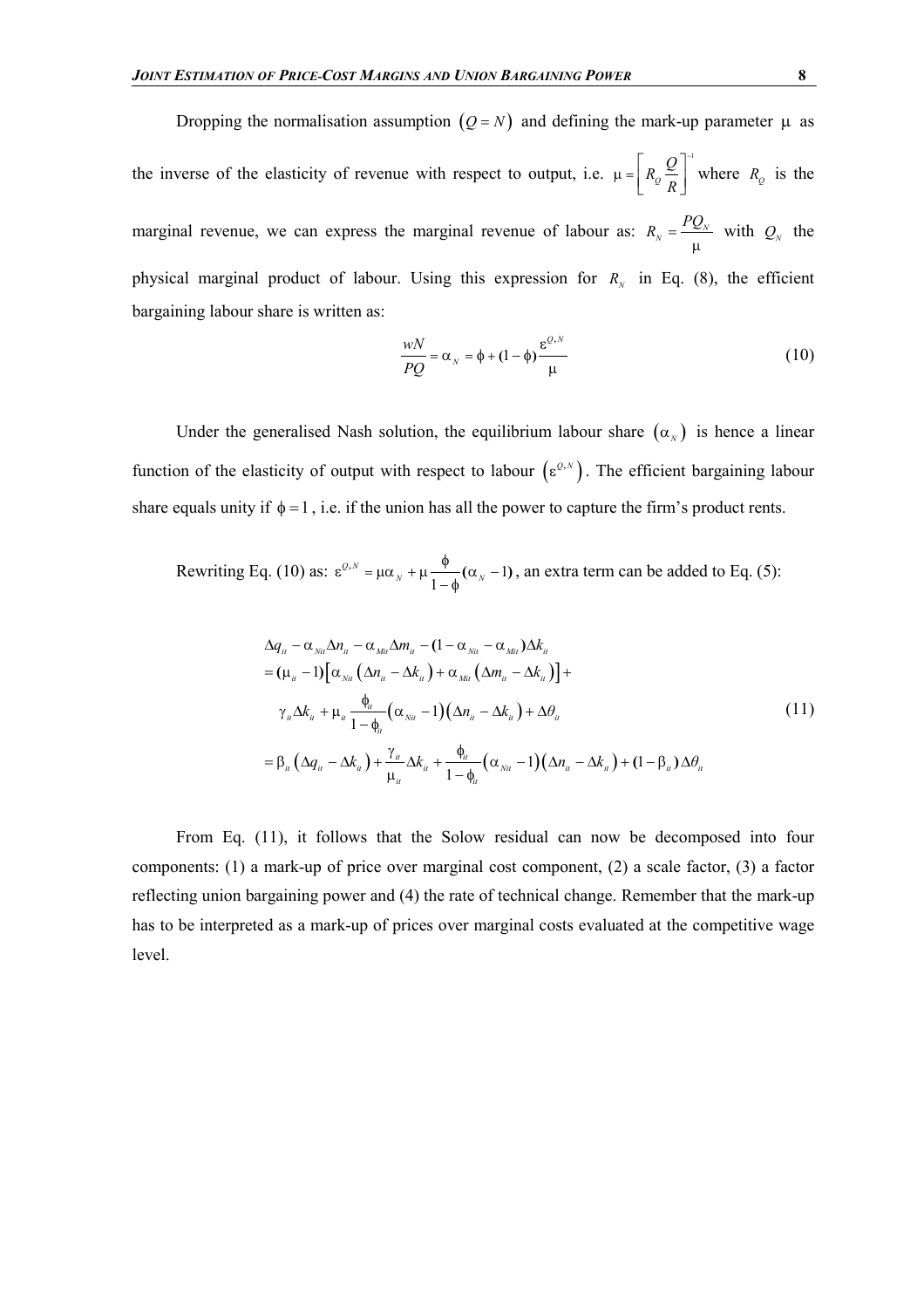# **3. EXISTING LITERATURE**

The estimation of equations (5) and (11) allows us to shed light on the relationship between the degree of labour market imperfections and the price-cost margins of firms, evaluated at perfect competition in the labour market. This enables us to conclude whether labour market and product market characteristics are correlated and -more specifically- whether imperfections in both markets are likely to go hand in hand. Before elaborating on that issue, we survey the existing theoretical and empirical literature on the effect of labour market imperfections on product market performance in this section. First, we discuss the union-productivity effect. Second, the impact of unions on firm profitability is considered. Finally, we focus on the effect of unions on dynamic efficiency, such as R&D investment and innovative activity. The resulting hypotheses will be our point of reference for some of the interpretations of our empirical results in section 7.

#### **3.1. Impact of Unions on Productivity**

Productivity changes occur through technological changes, changes in technical efficiency and changes in scale efficiency. Theoretically, unions can raise productivity through various channels. First, firms may respond to the increased labour costs by increasing the capital intensity and employing better-quality labour, hence increasing labour productivity. Second, productivity improvements can result from the fact that unions can cause a 'shock effect', inducing managers to change production methods and to adopt more efficient personnel policies (Slichter et al., 1960). Third, unions can reduce staff turnover (Addison and Barnett, 1982; Freeman, 1976). Fourth, unions can stress seniority rules (Rees, 1989). Fifth, unions can improve worker morale and motivation (Leibenstein, 1966). Sixth, unions can improve communication between workers and management (Dworkin and Ahlburg, 1985). In the literature, the first channel is called the monopoly union effect. Note that the gain in productivity resulting from this effect is socially harmful because it is caused by inefficient allocation of resources. The other channels are called the union voice/ institutional response effects. The gain in productivity resulting from these effects is socially desirable because it is induced by improved efficiency (DeFina, 1983; Freeman and Medoff, 1979). Negative productivity effects can arise from strike activity and non-cooperative behaviour (Caves, 1980; Flaherty, 1987). Second, unions may decrease productivity by discouraging investment in physical and intangible assets (Grout, 1984). Third, unions may force firms to adopt inefficient work practices (Pencavel, 1977).

Using various datasets for a number of sectors and countries and different econometric techniques, the empirical literature has produced mixed results. Following Brown and Medoff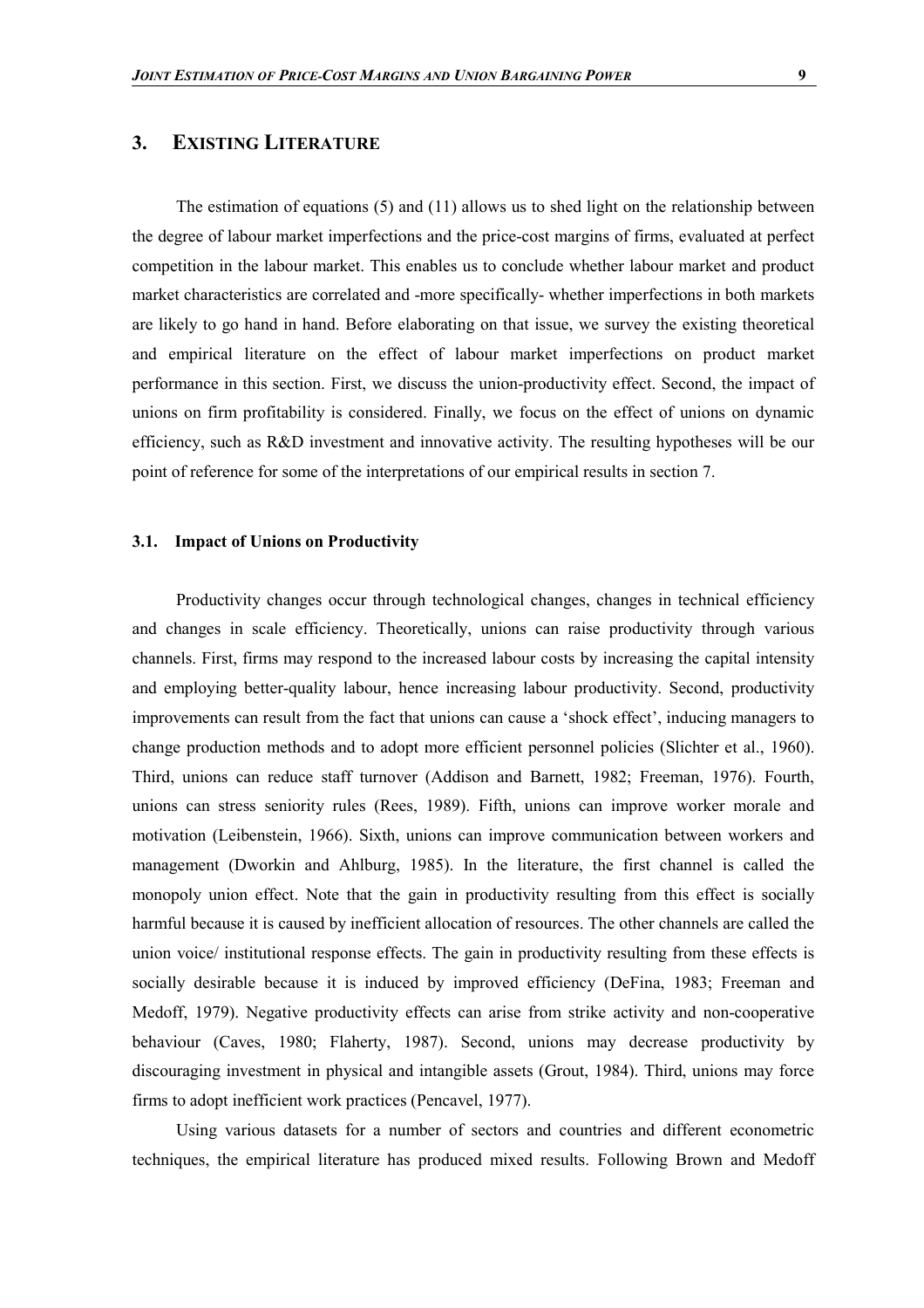(1978) [US], evidence in favour of positive union-productivity effects has been derived in several studies.<sup>5</sup> Other studies however provide evidence of a negative union-productivity effect.<sup>6</sup> Recent empirical evidence for the UK shows no differences in productivity of union compared to nonunion workplaces (Pencavel, 2002).

A separate part of the empirical literature has focused on the effect of unions on productivity growth.<sup>7</sup> Using US data, Kendrick and Grossman (1980) find a negative union-productivity growth effect from 1948 to 1966 but a positive effect from 1967 to 1976. Several studies provide evidence of a negative effect of unions on productivity growth (see Hirsch and Link, 1984 and Mansfield, 1980 for the US; and Maki, 1983 for Canada). A positive impact of unions on productivity growth has been found by Gregg et al. (1993) [UK] and Phipps and Sheen (1994) [Australia].

The empirical studies mentioned above follow the traditional production function approach, i.e. they investigate the effect of unions on productivity assuming that there is technical efficiency in the production process. Only a few studies have assessed the union-productivity effect by estimating a stochastic production frontier, hence allowing for technical inefficiency. Among them, Byrnes et al. (1988) and Cavalluzzo and Baldwin (1993) find a positive union-productivity effect using US data whereas Doucouliagos and Laroche (2002) show a negative union-productivity effect for France.<sup>8</sup>

#### **3.2. Impact of Unions on Profitability**

l

Theoretically, the rent-seeking view of unions focuses on the increased labour costs and the associated impact on labour allocations (Lewis, 1963). If there is no offsetting productivity effect, unions will depress profitability.

Whereas empirically, no robust conclusion can be reached concerning the union-productivity effect, the empirical studies on the effect of unions on profitability conclude that unions decrease profitability on average (see Addison and Hirsch, 1989; Becker and Olson, 1992 and Kleiner, 2001 for good surveys for the US; Benson, 1994 and Tachibanaki and Noda, 2000 for Japan; Machin and Stewart, 1996; Menezes-Filho,1997; Metcalf, 1993 and Stewart, 1990 for the UK). This conclusion is invariant to the profit measure used, to the use of sectors or firms as the unit of observation and to the time period under investigation. The studies differ, however, in their conclusions about the

 $5$  See Allen (1984, 1986, 1988), Clark (1980a, 1980b), Freeman and Medoff (1983) and Schuster (1983) for the US; Coutrot (1996) for France; Huebler and Jirjahn (2001) for Germany; Maki (1983) for Canada; and Benson (1994), Morishima (1991) and Muramatsu  $(1984)$  for Japan.

<sup>&</sup>lt;sup>6</sup> See Bemmels (1987), Grady and Hall (1985), Hirsch and Addison (1986) for the US; Schnabel (1991) for Germany; Brunello (1992) and Tachibanaki and Noda (2000) for Japan; Davis and Caves (1987), Edwards (1987), Metcalf (1993), Moreton (1999) and Pencavel (1977) for the UK; and Crockett et al. (1992), Phipps and Sheen (1994) and Wooden (1990) for Australia.

Unions may have a positive effect on productivity while inducing lower productivity growth. This could arise, for example, when unions increase efficiency but at the same time have a negative impact on technical change by retarding investment.

<sup>&</sup>lt;sup>8</sup> For France, the negative effect is reversed, however, for firms that adopt many Human Resources Management practices (HRM).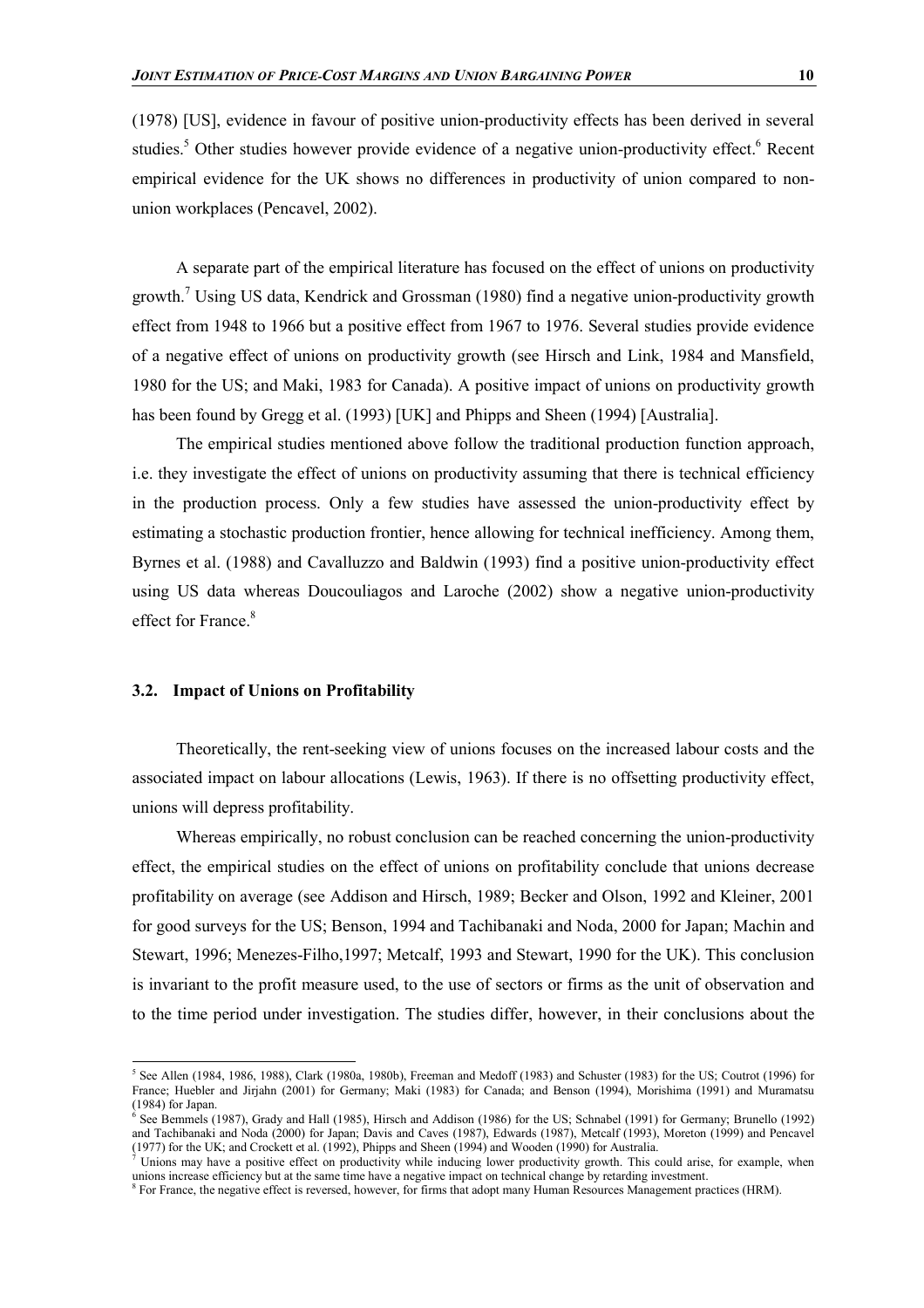magnitude of the negative union-profitability effect (Hirsch, 1997).<sup>9</sup> Recent evidence for the US, however, shows a positive relationship between unionisation and profitability (Batt and Welbourne, 2002). Using UK data, Machin and Stewart (1996) and Menezes-Filho (1997) show that the negative union-profitability effect has weakened considerably over the 1980s.<sup>10</sup> Recent empirical work for the UK finds no overall relationship between union presence and profitability by the end of the 1990s (Addison and Belfield, 2000; Bryson and Wilkinson, 2002 and McNabb and Whitfield,  $2000$ ).<sup>11</sup>

#### **3.3. Impact of Unions on Innovative Investment Activity**

Theoretically, unions can influence investment both positively and negatively. In the traditional model, higher union wages induce firms to move up and along their labour demand curve by decreasing employment, hiring high-quality workers and increasing the capital-to-labour ratio. Investment in (in)tangible capital can either decrease or increase depending on the magnitude of positive substitution versus negative scale effects.<sup>12</sup> The first new generation of theories focusing on the impact of unionisation on investment highlights union rent-seeking behaviour which depresses R&D spending and investment. In this setting, unions appropriate some of the quasi-rents earned on long-lived capital. Hence, union wage increases act as a tax on capital that lowers the net rate of return on investment (hold-up problem). In response, firms reduce investment in innovative and physical capital (Baldwin, 1983; Grout, 1984; Hirsch and Link, 1987; Hirsch and Prasad, 1995 and Malcomson, 1997). The second new generation of theories has qualified the underinvestment outcome by considering oligopolistic competition between firms in the final goods market (Tauman and Weiss, 1987; Ulph and Ulph, 1994; 1998; 2001). In this setting, R&D is undertaken for strategic reasons by firms that are competing with each other. Tauman and Weis (1987) consider a duopoly where only one firm is unionised. In their model the unionised firm, facing a higher wage level, can have more incentives to invest. Using an efficient bargaining model, Ulph and Ulph (1998, 2001) show that the relationship between union strength and R&D is inverse U-shaped if the union cares a lot about employment.

The earliest empirical evidence supporting the union tax model has been provided by Connolly et al. (1986) for the US. Hirsch (1991) distinguishes direct and indirect effects of unions on investment. The direct effect arises from the union tax on returns to capital. The indirect effect

 9 Almost all the studies treat union density as exogenous. The few studies that take into account that unionisation and profitability should in fact be determined simultaneously, find larger estimates of the impact of unions on profitability (Hirsch, 1991; Voos and Michel, 1986). This is because unions are most likely to organise and survive in firms that are most profitable.

<sup>&</sup>lt;sup>10</sup> The authors conclude that the negative union-profitability effect only survives if unions are strong and if there is weak competition in the product market.

 $11$  Metcalf (2003) also argues that the union-profitability effect is highly dependent on the degree of competition in the product market. In case of monopolistic competition, unions still have a negative effect on profitability.

Note that the traditional on-the-demand curve approach is, however, inadequate for two reasons. First, both the union and the firm prefer settlements off the labour demand curve. Second, the union wage increase is considered as an independent increase in the cost of labour relative to capital (Hirsch, 1997).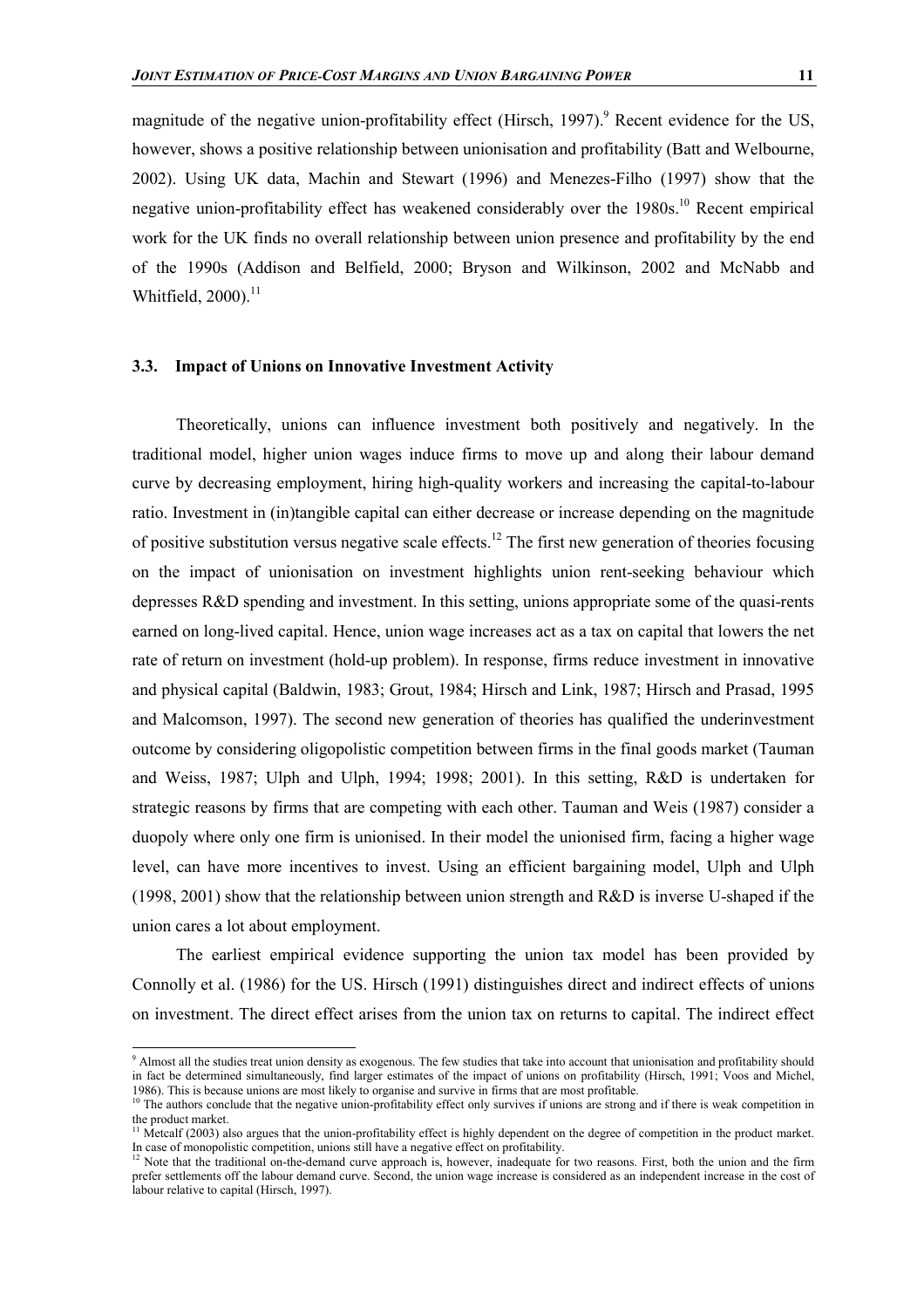stems from the increased financing costs owing to depressed profits. For the US, he finds a negative effect of unions on capital investment which is doubled when the profit effect is taken into account. These findings are confirmed for R&D investment although the indirect effect is only modest in that case. Similar conclusions are provided by Allen (1988), Bronars and Deere (1993), Bronars et al. (1994) for the US; Betts and Odgers (1997) for Canada; Addison et al. (1993) for Germany and Denny and Nickell (1992) for the UK. In contrast, Benson (1994) provides evidence in favour of the traditional model, i.e. unionisation seems to increase capital investment in Japan. Schedlitzki (2002) concludes that there is no relationship between unionisation and investment in capital and R&D in Germany. Using British data, Ulph and Ulph (1988 ) find that unionisation has a positive effect on R&D investment in low-tech industries but a negative effect in high-tech industries. Addison and Wagner (1994) provide evidence of a positive impact of unions on R&D investment in British low-tech industries. They argue, however, that the positive effect is due to endogeneity of unionisation. Menezes-Filho et al. (1998) find a negative effect of unions on R&D spending in the UK but this effect basically disappears when they control for technological opportunities in the industry and cohort effects. Moreover, using an ex-post efficient bargaining model<sup>13</sup> they provide evidence of a quadratic relationship between R&D expenditure and union density, i.e. R&D rises with union density up to a threshold and then falls. This empirical finding supports the second new generation of theories investigating the effect of unions on investment.

# **4. EMPIRICAL MODEL**

l

Rewriting:  $\Delta q_{ii} - \alpha_{_{Nii}} \Delta n_{ii} - \alpha_{_{Mii}} \Delta m_{ii} - (1 - \alpha_{_{Nii}} - \alpha_{_{Mii}}) \Delta k_{ii}$ 

as  $SR_{it}$  and imposing that  $\beta_{it} = \beta = 1 - \frac{1}{\mu}$ ,  $\mu_{it} = \mu$ ,  $\gamma_{it} = \gamma$  and  $\phi_{it} = \phi$ , we are able to estimate four different specifications.

Model 1 : constant returns to scale and no bargaining ( $\gamma = 0$ ,  $\phi = 0$ )

$$
SR_{ii} = \beta \left( \Delta q_{ii} - \Delta k_{ii} \right) + (1 - \beta) \Delta \theta_{ii}
$$
\n(12)

Model 2 : increasing or decreasing returns to scale and no bargaining ( $\phi = 0$ )

$$
SR_{ii} = \beta \left( \Delta q_{ii} - \Delta k_{ii} \right) + \left( \frac{\gamma}{\mu} \right) \Delta k_{ii} + (1 - \beta) \Delta \theta_{ii}
$$
 (13)

<sup>&</sup>lt;sup>13</sup> An ex-post efficient bargaining model refers to the case where the firm and the union bargain over wages and employment in the second stage conditional on the R&D decision which is taken by the firm in the first stage.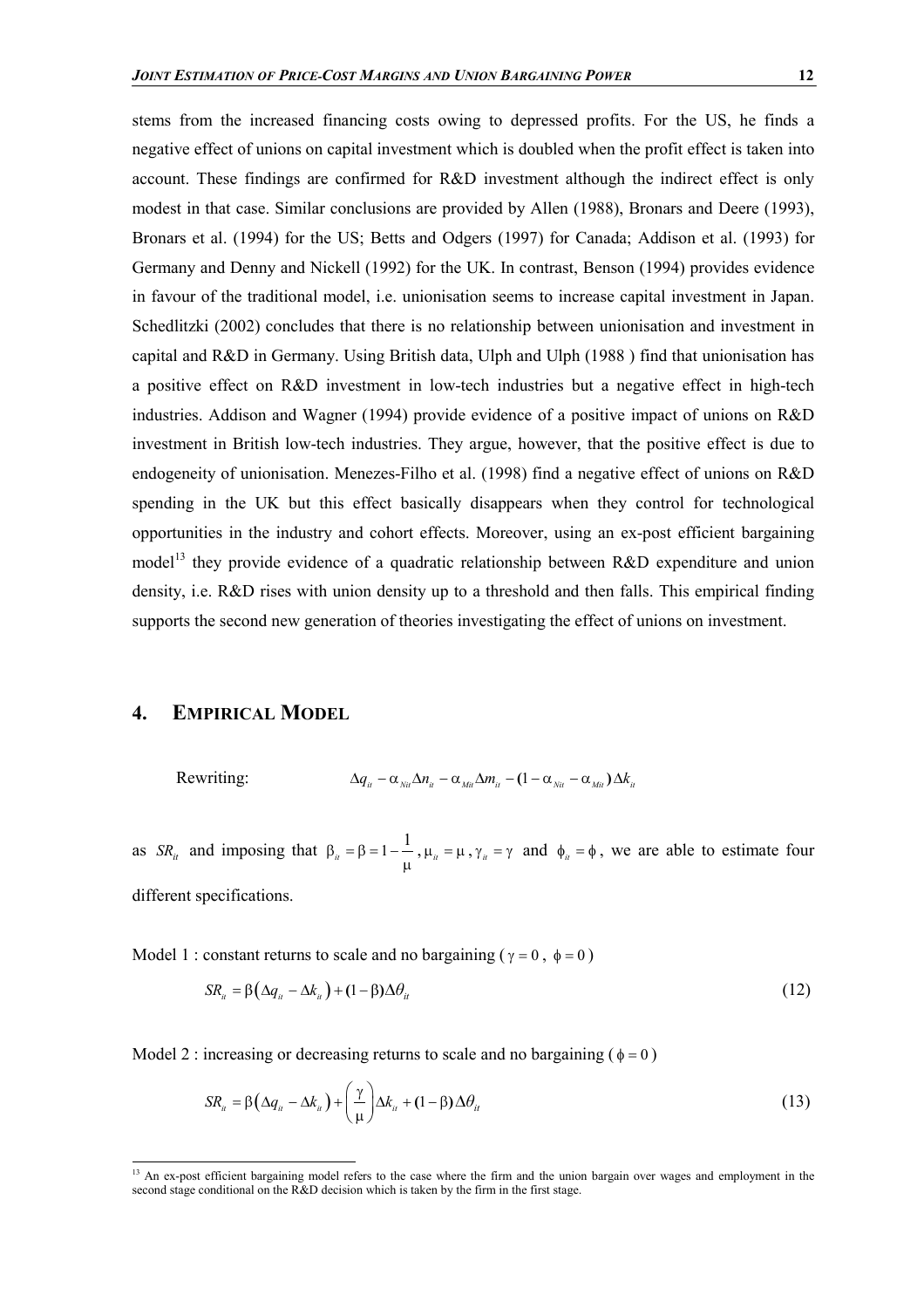Model 3 : constant returns to scale and bargaining ( $\gamma = 0$ )

$$
SR_u = \beta \left( \Delta q_u - \Delta k_u \right) + \frac{\phi}{1 - \phi} (\alpha_{\text{N}u} - 1) (\Delta n_u - \Delta k_u) + (1 - \beta) \Delta \theta_u \tag{14}
$$

Model 4 : increasing or decreasing returns to scale and bargaining

$$
SR_{ii} = \beta \left( \Delta q_{ii} - \Delta k_{ii} \right) + \left( \frac{\gamma}{\mu} \right) \Delta k_{ii} + \frac{\phi}{1 - \phi} (\alpha_{\text{N}ii} - 1) (\Delta n_{ii} - \Delta k_{ii}) + (1 - \beta) \Delta \theta_{ii}
$$
(15)

where  $\Delta\theta_{ii} = \Delta a_i + \Delta u_{ii}$ . In the estimations,  $\Delta a_i$  is captured by year dummies and  $\Delta u_{ii}$  represents the stochastic element of productivity growth.

### **5. DATA**

We use an unbalanced panel of the entire population of Belgian firms in the manufacturing industry over the period 1988-1995. All variables are taken from annual company accounts which are collected by the National Bank of Belgium (NBB). We use real gross sales as a proxy for production  $(Q)$ . Labour  $(N)$  refers to the average number of employees in each firm for each year and material input  $(M)$  refers to the quantity of materials employed. The capital stock  $(K)$  is proxied by tangible fixed assets at historic cost minus depreciation. Nominal variables are deflated by the three-digit producer price index which we have drawn from the National Statistical Office (NIS).

In the initial dataset, the number of firms is approximately 19 000 per year. For the estimates, we only include firms for which we have at least three consecutive observations for all variables, ending up with 7 086 firms. Table 1 reports the means, standard deviations and first and third quartiles of the included data for our main variables. The average growth rate of real firm output for the overall sample is 2.9% per year over the period 1988-1995 whereas the corresponding average manufacturing industry real output growth rate amounts to 4.2%. Capital has decreased at an average annual growth rate of 2.4%, materials have increased at an average annual growth rate of 3% and labour is stable over the period. The Solow residual or the conventional measure of total factor productivity has increased at an average annual growth rate of 1.2%. As expected for firm-level data, the dispersion of all these variables is considerably large. For example, TFP growth is smaller than -2.9% for the first quartile of firms and higher than 5.3% for the fourth quartile.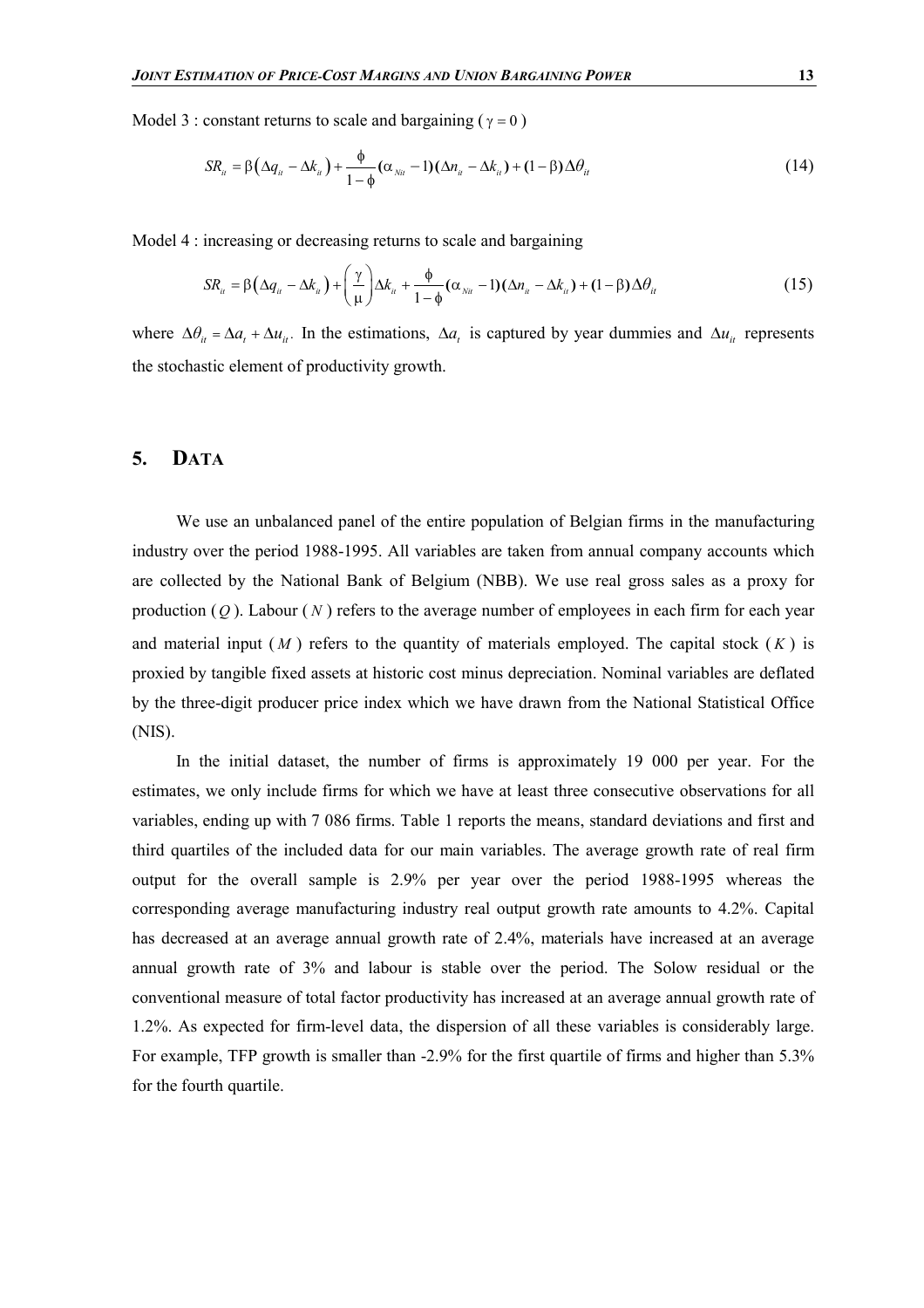| <b>VARIABLES</b>                                           | 1988-1995 |          |          |       |  |
|------------------------------------------------------------|-----------|----------|----------|-------|--|
|                                                            | Mean      | St. Dev. | Q1       | Q3    |  |
| Real firm output growth rate $\Delta q$                    | 0.029     | 0.173    | $-0.060$ | 0.123 |  |
| Real industry output growth rate $\Delta q$ <sub>ind</sub> | 0.042     | 0.164    | $-0.028$ | 0.107 |  |
| Labour growth rate An                                      | 0.005     | 0.154    | $-0.029$ | 0.041 |  |
| Capital growth rate $\Delta k$                             | $-0.024$  | 0.214    | $-0.156$ | 0.097 |  |
| Materials growth rate Am                                   | 0.030     | 0.198    | $-0.075$ | 0.139 |  |
| Labour share $\alpha_N$ in nominal output                  | 0.272     | 0.153    | 0.158    | 0.361 |  |
| Materials share $\alpha_M$ in nominal output               | 0.629     | 0.175    | 0.516    | 0.753 |  |
| Solow residual SR (TFP)                                    | 0.012     | 0.093    | $-0.029$ | 0.053 |  |
| $\Delta(q - k)$                                            | 0.053     | 0.227    | $-0.092$ | 0.210 |  |
| $(\alpha_{\rm v} - 1) \Delta(n - k)$                       | $-0.020$  | 0.170    | $-0.124$ | 0.077 |  |

**Table 1** Summary Statistics

Note: (1) For all variables, the number of observations is 35518.

(2)  $SR = \Delta q_{i} - \alpha_{\text{Nit}} \Delta n_{i} - \alpha_{\text{Mit}} \Delta m_{i} - (1 - \alpha_{\text{Nit}} - \alpha_{\text{Mit}}) \Delta k_{i}$ 

# **6. ESTIMATION METHOD AND RESULTS**

#### **6.1. Estimation Technique**

Since transitory productivity shocks  $(u_{ij})$  might affect the level of factor inputs to the extent that the shock becomes part of the firm's information set before input choices are determined, Ordinary Least Squares (OLS) estimates would be inconsistent and biased. Moreover, the production price is endogenous to our models since the product market is imperfectly competitive and the production price depends on strategic quantity choices made by firms. Hence, we treat all current dated firm-specific variables as potentially endogenous.

To take into account the endogeneity problems, we estimate the models using the Generalised Method of Moments (GMM) technique for panel data as advocated by Arellano and Bond (1991). This estimation method is a more robust and efficient extension of the first-difference Instrumental Variable method suggested for dynamic fixed effects models by Anderson and Hsiao (1982). The reason is that it utilises the moment conditions around the error term to provide additional instruments.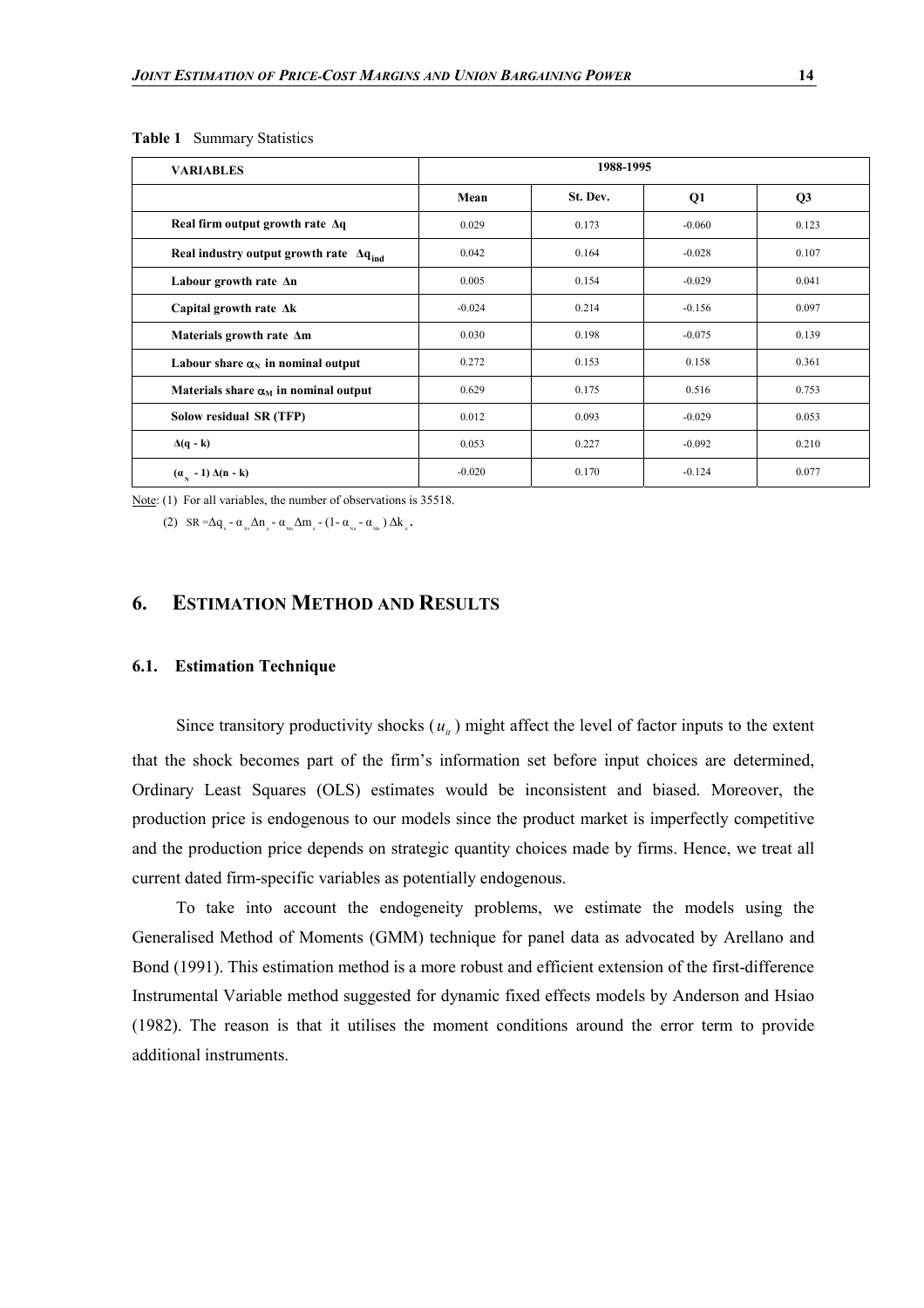Under the assumption that current random shocks are uncorrelated with past values of firmlevel regressors, we use lagged values of  $\Delta n$ ,  $\Delta m$  and  $\Delta k$  from (t-2) and before as instruments.<sup>14,15</sup> Crépon et al. (2002) and Klette and Griliches (1996) have adopted a similar approach. The validity of the use of 2-period lagged instruments depends critically on the errors in the level equation being serially uncorrelated. Absence of second-order serial correlation in the first-difference error term is hence needed. We therefore present tests of this null hypothesis using a statistic developed in Arellano and Bond (1991) which has a standard normal distribution. The exogeneity of the instruments with respect to the error term is further tested by the Sargan test statistic which is distributed as chi-squared. The GMM estimator is also robust to heteroskedasticity.<sup>16</sup> In addition to using IV estimation techniques, we also include time dummies to capture possible unobservable aggregate shocks and productivity shocks common to all firms in a given year  $(a_1)$ . By taking the first (logarithmic) difference of the production function, we control for individual firm effects ( *<sup>i</sup> a* ). As a consequence, our parameter estimates are consistent even if  $a_i$  were correlated with regressors.

Estimation is carried out using the Dynamic Panel Data program developed by Arellano and Bond (1988), which works with the GAUSS programming language.

#### **6.2. General Results**

l

First, we ignore potential heterogeneity in the price-cost mark-up and the bargaining power parameters among sectors and estimate equations (12)-(15) for the manufacturing industry as a whole over the period 1988-1995. The two-step estimates are reported in Table 2. The first part of Table 2 gives the estimated values of the coefficients for the regressors entering the models. Part 2 presents the structural parameters computed from the reduced form parameters and the third part provides specification tests.

The specification tests do not show evidence against our estimates. Absence of second-order serial correlation cannot be rejected, which justifies our use of twice lagged instruments. The Sargan test does not reject their joint validity. As to the estimated coefficients, our main findings can be summarised as follows. Focusing on the degree of market power, all estimated models show that the price to marginal cost ratio is significantly larger than one, hence supporting the hypothesis of imperfect competition in the output market. This result confirms the findings of Bughin (1996) and Konings et al. (2001) who provide evidence of non-competitive pricing strategies in the

 $14$  Since all variables are expressed as growth rates, permanent shocks are not considered.

<sup>&</sup>lt;sup>15</sup> Assuming that the idiosyncratic component of the productivity shock  $(u_{n})$  is white noise, taking first (logarithmic) differences

introduces errors that have a moving average structure of order one. For this reason, legitimate instruments are dated (t-2) or earlier. <sup>16</sup> In the paper, we report the second-step (optimal) GMM estimates. Our first-step estimates affect the precision of the estimates but confirm our main conclusions about the signs and significance of the parameters.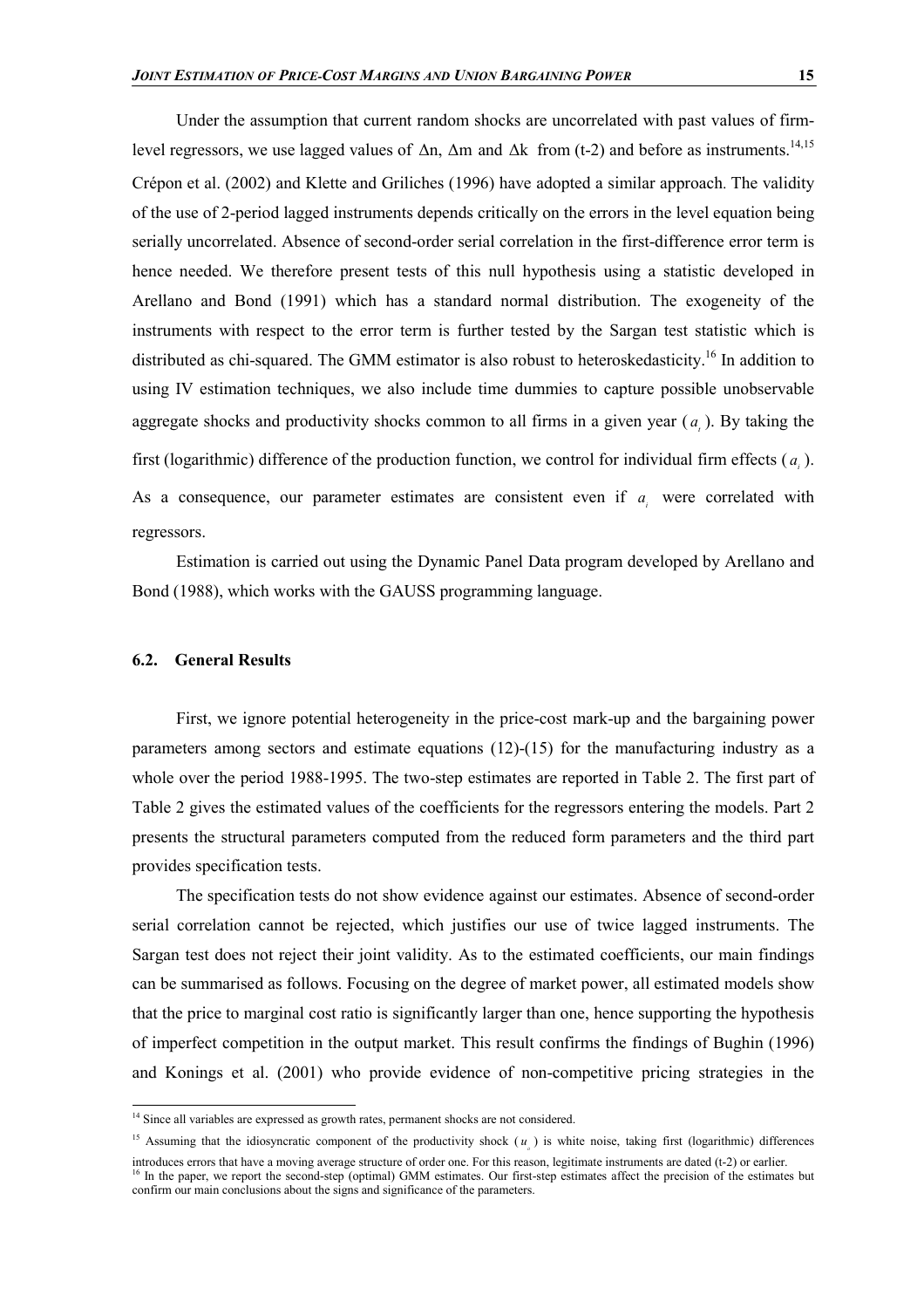Belgian manufacturing industry. Our estimates of the price-cost mark-up range from 20 to 49 percent. The results of Model 1 are in line with those of Martins et al. (1996) who find that the average mark-up for Belgian manufacturing over the period 1980-1992 is about 18 percent.<sup>17</sup> They also accord with the estimates of Konings et al. (2001) who point to a mark-up ratio of 1.27 for large firms in the Belgian manufacturing industry over the period 1994-1996.

As far as the nature of returns to scale is concerned, Model 2 and Model 4 support the hypothesis of increasing returns to scale: the coefficient on ∆k is significantly larger than zero in both models (point estimates of 0.165 and 0.099 respectively). The estimated scale elasticity is 1.228 (Model 2) and 1.147 (Model 4).<sup>18</sup>

We now turn to discussing the potential relationship between labour market imperfections and product market imperfections, as implied by the estimates of Model 3 and Model 4. First of all, we notice that the new variable which accounts for union bargaining power, is strongly significant when entering the models. The estimates of Model 3 point to a significant union bargaining power of 0.285 on a scale going from 0 to 1. In Model 4 the estimated bargaining power parameter is 0.244. These results reject the hypothesis that workers have no influence over employment, which is consistent with the idea that wages are bargained off the conventional labour demand curve. Hence, our findings accord with stylised facts about Belgian industrial relations<sup>19</sup> and confirm those of Bughin (1993) who rejects the Right-To-Manage model in favour of the Efficient Bargaining model for Belgium. Our estimates are somewhat higher than the value of union power (0.1) obtained by Goos and Konings (2001) for Belgium during the period 1987-1994. However, their empirical analysis boils down to estimating a Right-To-Manage model in which the elasticity of wages with respect to profits per employee measures the bargaining strength of the workers. In contrast, our analysis rejects the fact that union power does not affect the labour share.

The price-cost mark-up parameter is significantly higher than the estimates obtained from Model 1 and Model 2. Model 3 implies a significant price to marginal cost ratio of 1.350 compared to an estimate of 1.196 when labour market imperfections are ignored. In Model 4, the price-cost ratio increases to 1.488 compared with 1.381 when ignoring union bargaining power. Our findings are hence qualitatively consistent with those of Crépon et al. (2002). Using a panel of 1026 French manufacturing firms over the period 1986-1992, price-cost mark-ups are found to be about 40 percent and union bargaining power is estimated at about 0.60. Ignoring imperfect competition in the labour market brings the price-cost mark-up estimate down to 10 percent.

l

 $17$  These authors apply Roeger's (1995) method, however, which uses the 'Solow residual to estimate price-cost mark-ups.

<sup>&</sup>lt;sup>18</sup> Note that the finding of increasing returns to scale is not driven by the inclusion of many small firms in our sample. Restricting the analysis to firms with more than 50 employees or firms with more than 100 employees still supports the hypothesis of increasing returns to scale.

<sup>&</sup>lt;sup>19</sup> Belgian collective agreements do not only deal with wages but also with employment issues like hours of work and part-time labour policies (Bughin, 1996).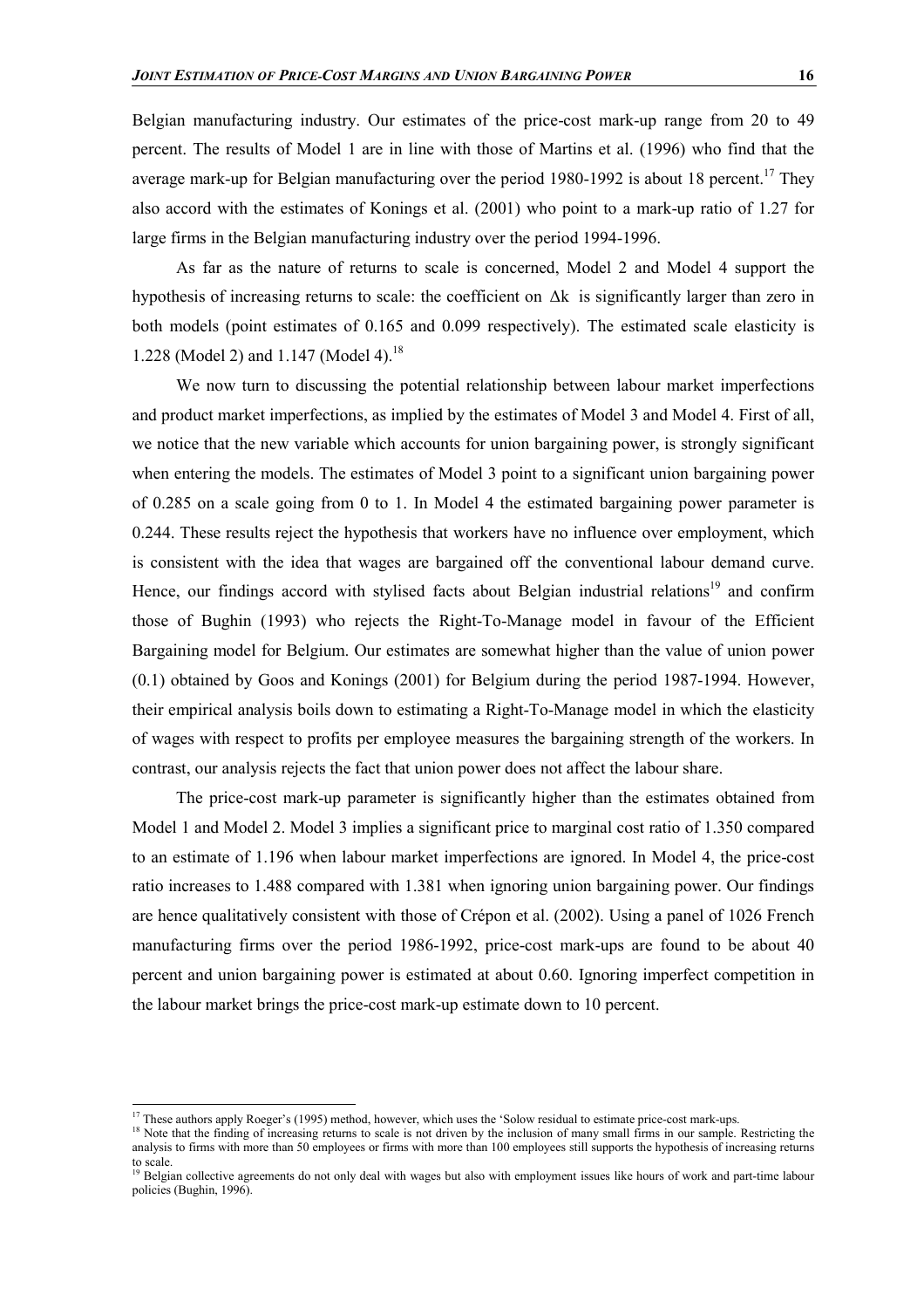|                                                                          | Model 1               | Model 2                        | Model 3               | Model 4               |
|--------------------------------------------------------------------------|-----------------------|--------------------------------|-----------------------|-----------------------|
|                                                                          |                       | <b>REDUCED FORM PARAMETERS</b> |                       |                       |
| Constant                                                                 | 0.0002<br>(0.002)     | $-0.009**$<br>(0.004)          | $-0.002$<br>(0.003)   | $-0.009**$<br>(0.004) |
| Output per Capital<br>$\Delta(q - k)$                                    | $0.164***$<br>(0.030) | $0.276***$<br>(0.049)          | $0.259***$<br>(0.046) | $0.328***$<br>(0.050) |
| Capital<br>$\Delta k$                                                    |                       | $0.165***$<br>(0.032)          |                       | $0.099***$<br>(0.037) |
| Share-weighted<br>Labour per Capital<br>$(\alpha_{N} - 1) \Delta(n - k)$ |                       |                                | $0.398***$<br>(0.066) | $0.322***$<br>(0.070) |
|                                                                          |                       | <b>STRUCTURAL PARAMETERS</b>   |                       |                       |
| Mark-up<br>μ                                                             | $1.196***$<br>(0.043) | $1.381***$<br>(0.093)          | $1.350***$<br>(0.084) | $1.488***$<br>(0.111) |
| <b>Scale Elasticity</b><br>$1+\gamma$                                    | $\mathbf{1}$          | $1.228***$<br>(0.044)          | $\mathbf{1}$          | $1.147***$<br>(0.055) |
| <b>Workers' Barg. Power</b><br>ф                                         |                       |                                | $0.285***$<br>(0.034) | $0.244***$<br>(0.040) |
|                                                                          |                       | <b>SPECIFICATION TESTS</b>     |                       |                       |
| <b>Sargan IV Test</b> $\sim \chi_{df}^2$                                 | 47.019                | 50.926                         | 34.330                | 31.206                |
| df                                                                       | 41                    | 43                             | 43                    | 42                    |
| p-value                                                                  | 0.240                 | 0.190                          | 0.825                 | 0.889                 |
| $\textbf{SOC} \sim N(0,1)$                                               | 0.209                 | 0.159                          | $-0.051$              | $-0.200$              |
| # Obs.                                                                   | 28132                 | 28132                          | 28132                 | 28132                 |
| # Firms                                                                  | 7086                  | 7086                           | 7086                  | 7086                  |

#### **Table 2** General Results

\*\*\*Significant at 1%; \*\*Significant at 5%; \*Significant at 10%. Standard errors in parentheses.

- (1) Sample period: 1988-1995.
- (2) Dependent variable: Solow Residual,  $SR = \Delta q_{l} \alpha_{l} \Delta n_{l} \alpha_{l} \Delta m_{l} (1 \alpha_{l} \alpha_{l} \Delta) \Delta k_{l}$ .
- (3) The equations are estimated in levels as the specifications are in differenced logs, i.e. growth rates.
- (4) Sargan IV Test: two-step estimates Sargan test of correlation among instruments and residuals, asymptotically distributed as  $\chi^2_{df}$ . The null hypothesis is that the instruments are valid.
- (5) SOC: test for 2nd-order serial correlation (SOC) in the first-difference error term. This test statistic is asymptotically distributed as  $N(0,1)$ . The null hypothesis is that there is no second order serial correlation in the first-difference error term.
- (6) Instruments used are: ∆n, ∆m and ∆k, all dated (t-2) and earlier.
- (7) Time dummies are included as regressors and instruments in all equations.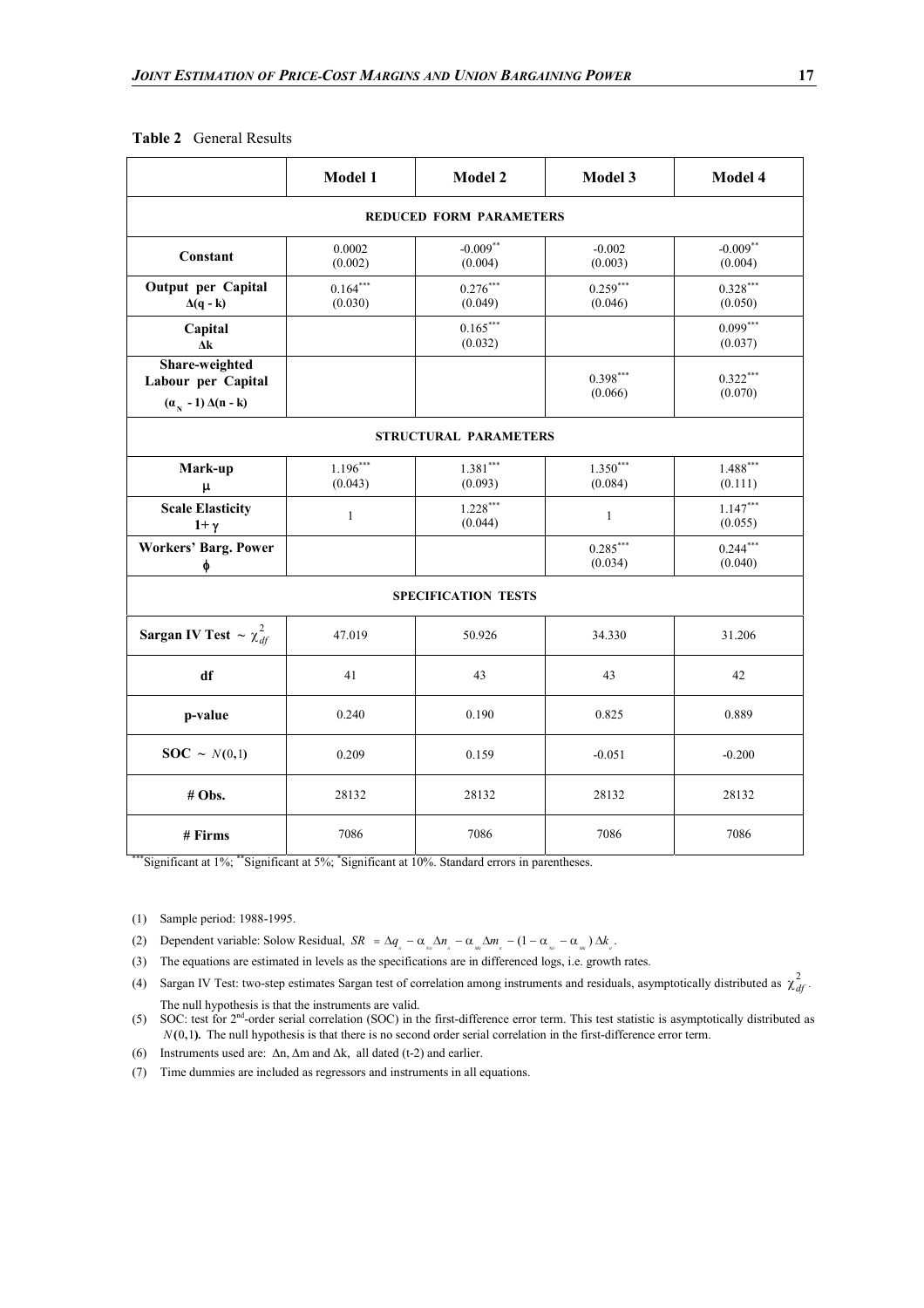In the specifications mentioned above, firm-level data are deflated by a common industry price index at the three-digit level of sectoral disaggregation. Output price differences between firms are hence not taken into account, they show up in the error term. This may give rise to downwardly biased and inconsistent estimates of price-cost mark-up and scale coefficients if output price differences between firms within an industry are endogenous and correlated with the explanatory variables in the model (changes in factor inputs and factor shares).<sup>20</sup> This problem might arise when firms compete in an environment with differentiated products. To address this issue, we have adopted the solution suggested by Klette and Griliches (1996) which amounts to adding the growth in industry output as an additional regressor. Theoretically, this solution relies on the assumption that the market power of firms originates from product differentiation. Intuitively, in the case of product differentiation, the demand for an individual firm's products is a function of its relative price within the industry. Relative price differences can then be expressed in terms of relative output growth differences in the industry. In contrast to Klette and Griliches (1996) and Crépon et al. (2002), we find that the growth of industry output is not statistically significant in the empirical specifications.<sup>21</sup> Moreover, its inclusion has no effect on the estimated values of the other coefficients. Our results hence suggest that the main source of the market power of Belgian manufacturing firms is not in product differentiation but rather corresponds to other forms of imperfect competition.

#### **6.3. Sectoral Analysis**

To take into account heterogeneity among sectors, we disaggregate the Belgian manufacturing industry into 20 two-digit sectors and estimate the four models for each sector. Due to data limitations and econometric problems, we had to restrict the analysis to 18 sectors. For all reported results, the test statistics cannot reject absence of second-order serial correlation in the differenced error term. Moreover, on the basis of the Sargan test we can never reject the null hypothesis that our instruments are valid. Table 3 and Table 4 report the results for Model 1 and Model 2 respectively. With the exception of the milk and dairy products sector (sector 11), the ratio of price over marginal cost is significantly larger than one at the 1% level for all sectors. The estimated mark-up ratio of Model 1 ranges from 0.992 to 1.471. This range seems plausible and is also in line with the findings of Martins et al. (1996) and Konings et al. (2001).

We can group sectors according to the magnitude of the estimated price-cost mark-ups. Relatively high mark-ups (22-47 percent) appear in sectors such as ferrous and non-ferrous ores

l

<sup>&</sup>lt;sup>20</sup> However, we argue that this downward bias is less severe in our estimations since we use a price index defined at the three-digit level of sectoral disaggregation as deflator (instead of an industry-wide deflator). In other words, we allow for a relatively high degree of price variability within the manufacturing industry as a whole as well as within the manufacturing sectors defined at the two-digit level of sectoral disaggregation.

<sup>&</sup>lt;sup>21</sup> These results are not reported but available upon request.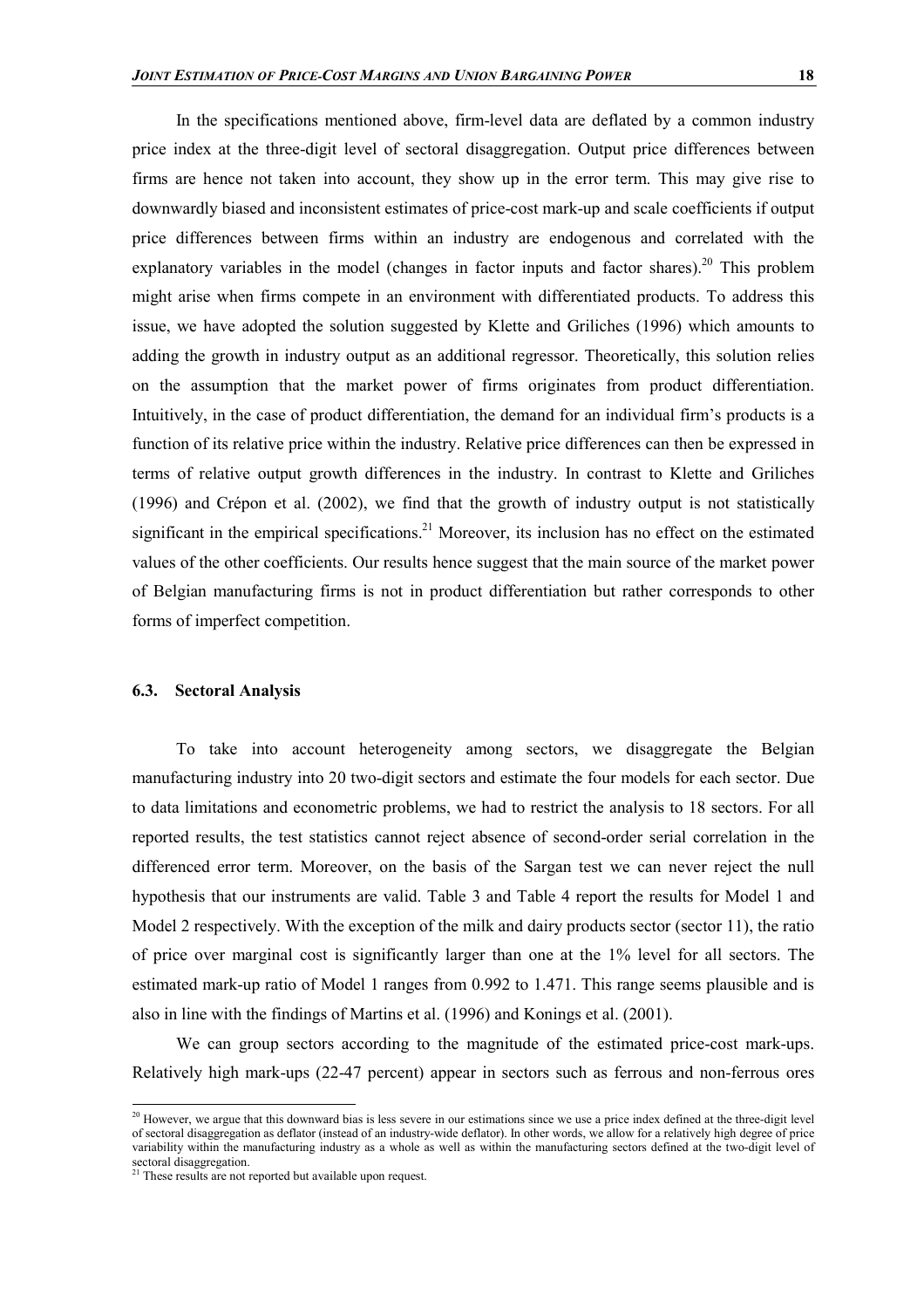and metals, non-metallic mineral products, agricultural and industrial machinery, office and data processing machines, precision and optical instruments, other transport equipment, beverages and rubber and plastic products. On the other hand, the estimated mark-up ratio is relatively low (0.992- 1.156) in the sectors producing metal products except machinery and transport equipment, meat preparations and preserves, milk and dairy products, textiles and clothing, and other manufacturing products.

When taking into account the influence of returns to scale, the mark-up ratio ranges from 0.991 to 1.808. The scale elasticity varies from 1 to 1.734, pointing to constant and increasing returns to scale. The higher the scale elasticity, the larger the increase in and the level of the price over marginal cost ratio compared to Model 1. The ranking of sectors according to the estimated price over marginal cost ratio remains largely the same.

Although high price-cost mark-ups may be indicative of a lack of competition in the sector, they cannot be considered as persistent rents resulting from market power. In innovative sectors, for example, high mark-ups may be the result of temporary innovation rents. Sunk costs may also necessitate mark-up pricing.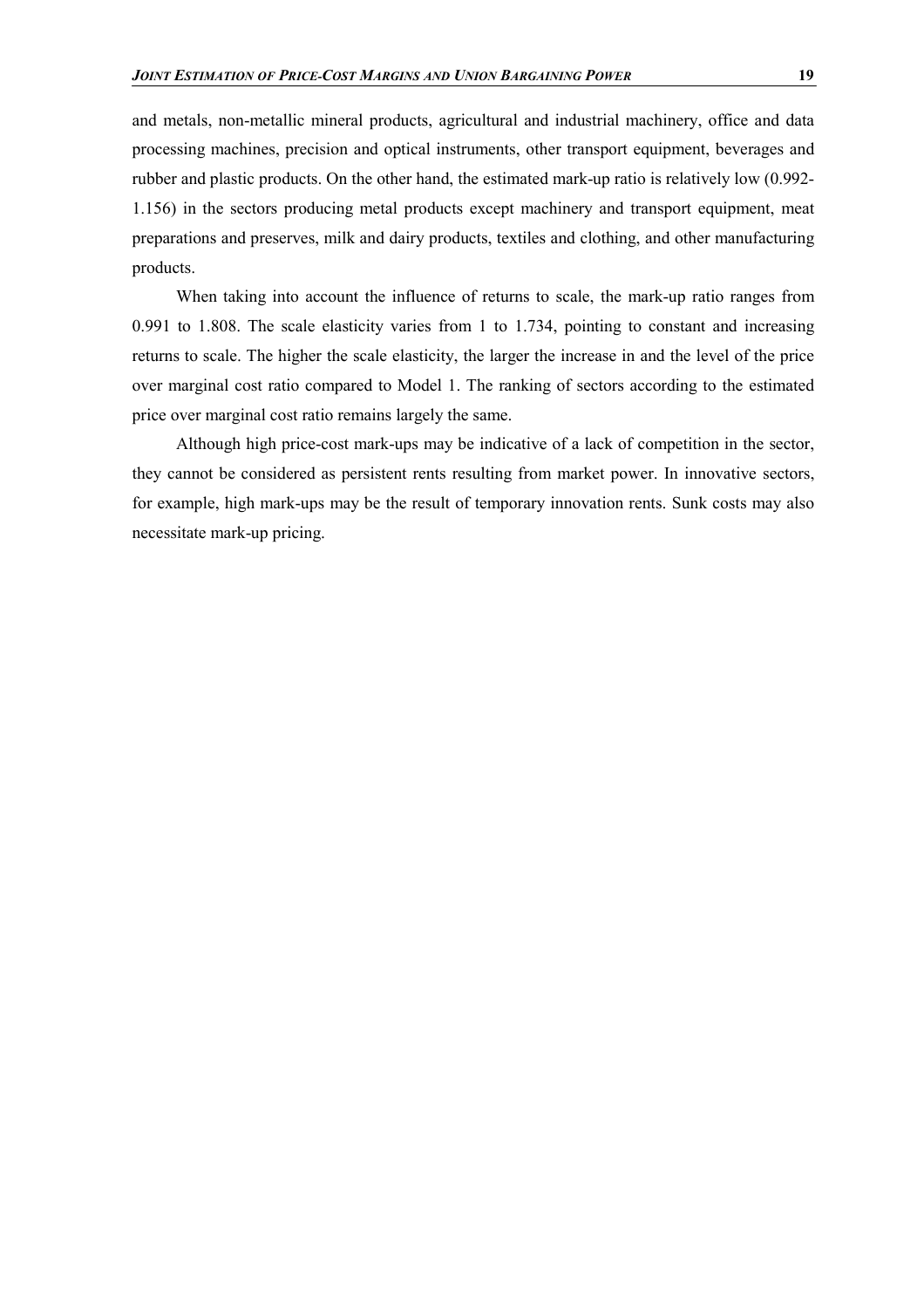|               | Code | Name                                                               | # Obs.        | Output per Capital         | Mark-up                      |
|---------------|------|--------------------------------------------------------------------|---------------|----------------------------|------------------------------|
|               |      |                                                                    | $#$ Firms)    | $\Delta(q - k)$            |                              |
| Sec 1         | 13   | Ferrous and non-ferrous ores and metals,<br>other than radioactive | 331           | $0.217***$                 | $\frac{\mu}{1.277***}$       |
|               |      |                                                                    | (74)<br>2359  | (0.004)<br>$0.183***$      | (0.007)<br>$\frac{1}{1.224}$ |
| Sec 2         | 15   | Non-metallic mineral products                                      |               | (0.031)                    |                              |
|               |      |                                                                    | (562)<br>1452 | $0.170***$                 | $\frac{(0.046)}{1.205***}$   |
| Sec 3         | 17   | Chemical products                                                  | (319)         | $\frac{(0.024)}{0.135***}$ | $\frac{(0.035)}{1.156***}$   |
|               | 19   | Metal products except machinery and                                | 3649          |                            |                              |
| Sec 4         |      | transport equipment                                                | (1014)        | (0.051)                    | $\frac{(0.068)}{1.227***}$   |
| Sec 5         | 21   | Agricultural and industrial machinery                              | 1504          | $0.185***$                 |                              |
|               |      |                                                                    | (399)         | (0.028)                    | $\frac{(0.042)}{1.247***}$   |
| Sec 6         | 23   | Office and data processing machines,                               | 448           | $0.198***$                 |                              |
|               |      | precision and optical instruments                                  | (130)         | (0.030)                    | $\frac{(0.047)}{1.198***}$   |
| Sec 7         | 25   | Electrical goods                                                   | 992           | $0.165***$                 |                              |
|               |      |                                                                    | (267)         |                            |                              |
|               |      |                                                                    | 426           | $\frac{(0.024)}{0.148***}$ | $\frac{(0.034)}{1.174***}$   |
| Sec 8         | 27   | Motor vehicles                                                     | (111)         |                            |                              |
|               |      |                                                                    | 230           | $\frac{(0.021)}{0.320***}$ | $\frac{(0.029)}{1.471***}$   |
| Sec 9         | 29   | Other transport equipment                                          | (64)          | (0.011)                    |                              |
| <b>Sec 10</b> |      | Meat preparations and preserves, other                             | 929           | $0.061***$                 | $\frac{(0.024)}{1.065***}$   |
|               | 31   | products from slaughtered animals                                  | (214)         | (0.013)                    | (0.015)                      |
|               |      | Milk and dairy products                                            | 264           | $-0.008***$                | $0.992***$                   |
| Sec 11        | 33   |                                                                    | (66)          | (0.004)                    | (0.004)                      |
|               |      |                                                                    | 3320          | $0.168***$                 | $1.202***$                   |
| Sec 12        | 35   | Other food products                                                | (834)         | (0.048)                    | (0.069)                      |
| Sec 13<br>37  |      |                                                                    | 397           | $0.227***$                 | $1.294***$                   |
|               |      | <b>Beverages</b>                                                   | (88)          | (0.006)                    | (0.010)                      |
| <b>Sec 14</b> | 39   | Tobacco products                                                   |               | na                         | na                           |
|               |      |                                                                    |               |                            |                              |
| <b>Sec 15</b> | 41   | Textiles and clothing                                              | 3200          | $0.125***$                 | $1.143***$                   |
|               |      |                                                                    | (783)         | (0.040)                    | (0.052)                      |
| <b>Sec 16</b> | 43   | Leathers.<br>leather<br>and<br>skin<br>goods,<br>footwear          |               | na                         | na                           |
|               |      |                                                                    | 2641          | $0.147***$                 | $1.172***$                   |
| <b>Sec 17</b> | 45   | Timber, wooden products and furniture                              | (668)         | (0.030)                    |                              |
|               |      |                                                                    | 3585          | $0.167***$                 | $\frac{(0.041)}{1.200***}$   |
| <b>Sec 18</b> | 47   | Paper and printing products                                        | (926)         |                            |                              |
|               |      |                                                                    | 1337          | $\frac{(0.027)}{0.239***}$ | $\frac{(0.039)}{1.314***}$   |
| <b>Sec 19</b> | 49   | Rubber and plastic products                                        | 322)          | (0.021)                    | (0.036)                      |
|               |      |                                                                    | 570           | $0.125***$                 | $1.143***$                   |
| <b>Sec 20</b> | 51   | Other manufacturing products                                       | (163)         | (0.014)                    | (0.018)                      |

**Table 3** Sector Analysis: Model 1

Time dummies are included but not reported. Standard errors in parentheses.

\*\*\*Significant at 1%; \*\*Significant at 5%; \*Significant at 10%.

Instruments:  $\Delta n$ ,  $\Delta m$  and  $\Delta k$ , all dated (t-2) and earlier.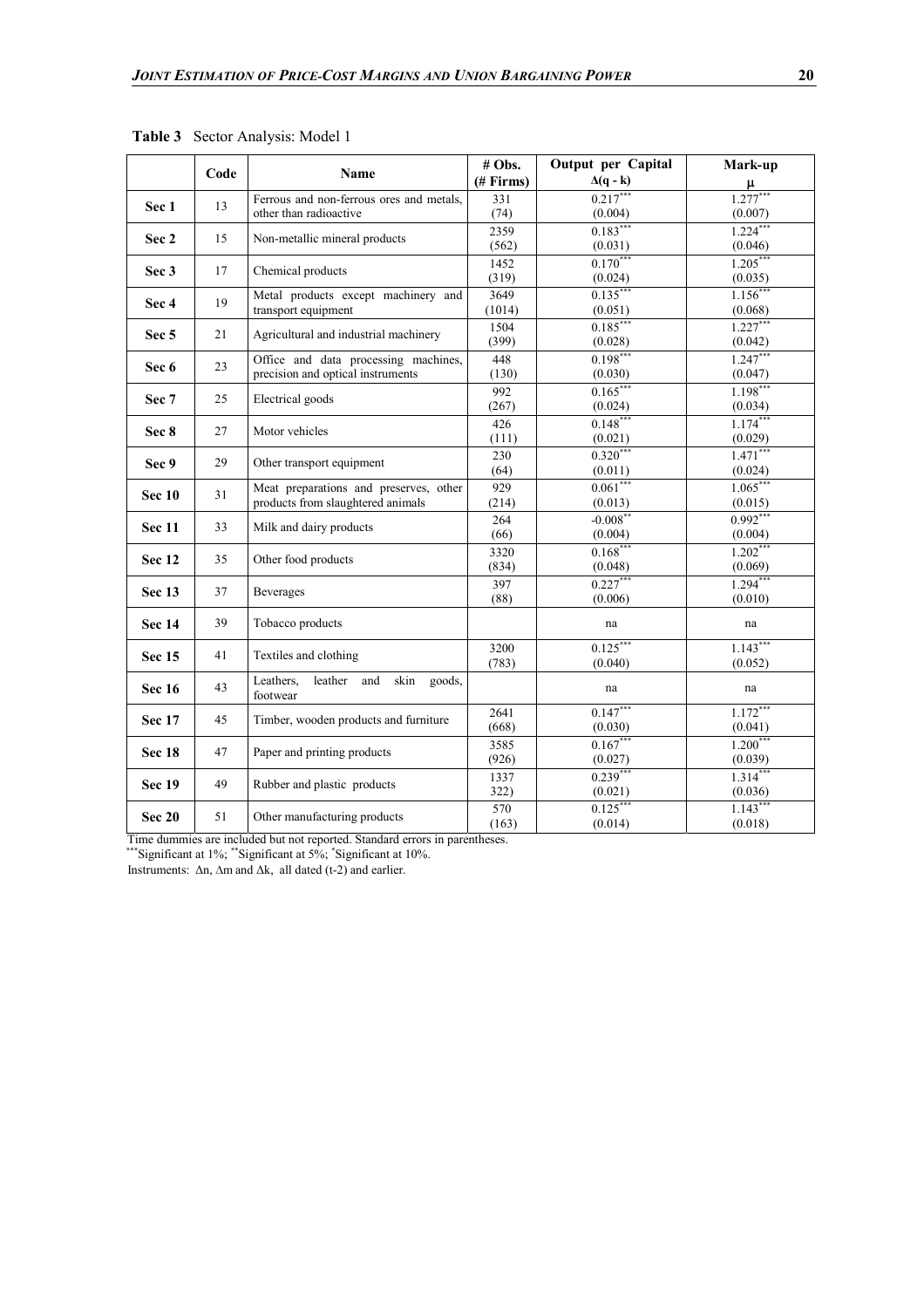|                  | # Obs.    | Output per Capital         | Capital                    | Mark-up                           | <b>Scale Elasticity</b>    |
|------------------|-----------|----------------------------|----------------------------|-----------------------------------|----------------------------|
|                  | (# Firms) | $\Delta(q - k)$            | $\Delta {\bf k}$           |                                   | $\frac{1+\gamma}{1.054}$   |
| Sec 1            | 331       | $0.240***$                 | $0.041***$                 | $\frac{\mu}{1.316^{***}}$         |                            |
|                  | (74)      | (0.004)                    | (0.006)                    | $\frac{(0.007)}{1.490***}$        | $\frac{(0.008)}{1.338***}$ |
| Sec 2            | 2359      | $0.329***$                 | $0.227***$                 |                                   |                            |
|                  | (562)     | $\frac{(0.043)}{0.276***}$ | (0.041)                    | $\frac{(0.096)}{1.381***}$        | (0.061)                    |
| Sec 3            | 1452      |                            | $\frac{1}{0.116}$          |                                   | $1.160***$                 |
|                  | (319)     | $\frac{(0.043)}{0.319***}$ | $\frac{(0.041)}{0.203***}$ | $\frac{(0.082)}{1.468***}$        | (0.057)                    |
| Sec 4            | 3649      |                            |                            |                                   | $1.298***$                 |
|                  | (1014)    | $\frac{(0.062)}{0.388***}$ | (0.045)                    | $\frac{(0.134)}{1.634***}$        | (0.066)                    |
| Sec <sub>5</sub> | 1504      |                            | $0.350***$                 |                                   | $1.572***$                 |
|                  | (399)     | $\frac{(0.034)}{0.330}$    | $\frac{(0.042)}{0.223***}$ | $\frac{(0.091)}{1.493***}$        | $\frac{(0.069)}{1.333***}$ |
| Sec 6            | 448       |                            |                            |                                   |                            |
|                  | (130)     | (0.053)                    | (0.067)                    | (0.118)                           | $\frac{(0.100)}{1.213***}$ |
| Sec 7            | 992       | $0.285***$                 | $0.152***$                 | $\frac{1}{1.399^{***}}$           |                            |
|                  | (267)     | (0.031)                    | (0.029)                    | (0.061)                           | $\frac{(0.041)}{1***}$     |
| Sec 8            | 426       | $0.173***$                 | 0.026                      | $1.209***$                        |                            |
|                  | (111)     | (0.026)                    | (0.031)                    | (0.038)                           | (0.037)                    |
| Sec 9            | 230       | $0.447***$                 | $0.406$ ***                | $1.808***$                        | $1.734***$                 |
|                  | (64)      | (0.018)                    | (0.032)                    | $\frac{(0.059)}{1.064}$           | $\frac{(0.058)}{1***}$     |
| <b>Sec 10</b>    | 929       | $0.060***$                 | $-0.0003$                  |                                   |                            |
|                  | (214)     | (0.022)                    | (0.024)                    | (0.027)                           | $\frac{(0.026)}{1***}$     |
| <b>Sec 11</b>    | 264       | $-0.009$ **                | $-0.003$                   | $0.991***$                        |                            |
|                  | (66)      | (0.004)                    | (0.004)                    | (0.004)                           | $\frac{(0.004)}{1.417}$    |
| Sec 12           | 3320      | $0.386***$                 | $0.256***$                 | $\frac{1.629^{***}}{1.629^{***}}$ |                            |
|                  | (834)     | $\frac{(0.083)}{0.235}$    | (0.080)                    | (0.220)                           | $\frac{(0.130)}{1***}$     |
| Sec 13           | 397       |                            | 0.016                      | $1.307***$                        |                            |
|                  | (88)      | (0.009)                    | (0.011)                    | (0.015)                           | (0.014)                    |
| <b>Sec 14</b>    |           | na                         | na                         | na                                | na                         |
|                  | 3200      | $0.184***$                 | $0.127***$                 | $1.225***$                        | $1.156***$                 |
| Sec 15           | (783)     | (0.045)                    | (0.040)                    | (0.068)                           | (0.049)                    |
|                  |           |                            |                            |                                   |                            |
| <b>Sec 16</b>    |           | na                         | na                         | na                                | na                         |
| <b>Sec 17</b>    | 2641      | $0.354***$                 | $0.212***$                 | $1.548***$                        | $1.328***$                 |
|                  | (668)     | (0.053)                    | (0.045)                    | $\frac{(0.127)}{1.475***}$        | (0.070)                    |
| <b>Sec 18</b>    | 3585      | $0.322***$                 | $0.172***$                 |                                   | $1.254***$                 |
|                  | (926)     | $\frac{(0.045)}{0.369}$    | (0.042)                    | $\frac{(0.098)}{1.585***}$        | (0.062)                    |
| <b>Sec 19</b>    | 1337      |                            | $0.192***$                 |                                   | $1.304***$                 |
|                  | 322)      | (0.034)                    | (0.045)                    | (0.085)                           | (0.071)                    |
|                  | 570       | $0.209***$                 | $0.115***$                 | $1.264***$                        | $1.145***$                 |
| <b>Sec 20</b>    | (163)     | (0.020)                    | (0.016)                    | (0.032)                           | (0.020)                    |

**Table 4** Sector Analysis: Model 2

Time dummies are included but not reported. Standard errors in parentheses.

\*\*\*Significant at 1%; \*\*Significant at 5%; \*Significant at 10%.

Instruments:  $\Delta n$ ,  $\Delta m$  and  $\Delta k$ , all dated (t-2) and earlier.

Focusing on the relationship between labour market imperfections and product market imperfections leads to following insights (see Table 5 and Table 6). In Model 3, the estimated mark-up ratio ranges from 1.017 to 2.088 and the bargaining power parameter varies from 0.042 to 0.394. Our estimates of union bargaining power accord with those of Vandenbussche et al. (2001), who estimate bargaining power coefficients for NACE three-digit sectors over de period 1987- 1994. Model 4 points to a range of 1-2.268 for the estimated mark-up ratio and 0.051-0.400 for union bargaining power.

For each sector, we find evidence of price-cost mark-ups being underestimated when imperfection in the labour market is ignored, hence, validating the findings of Bughin (1996). The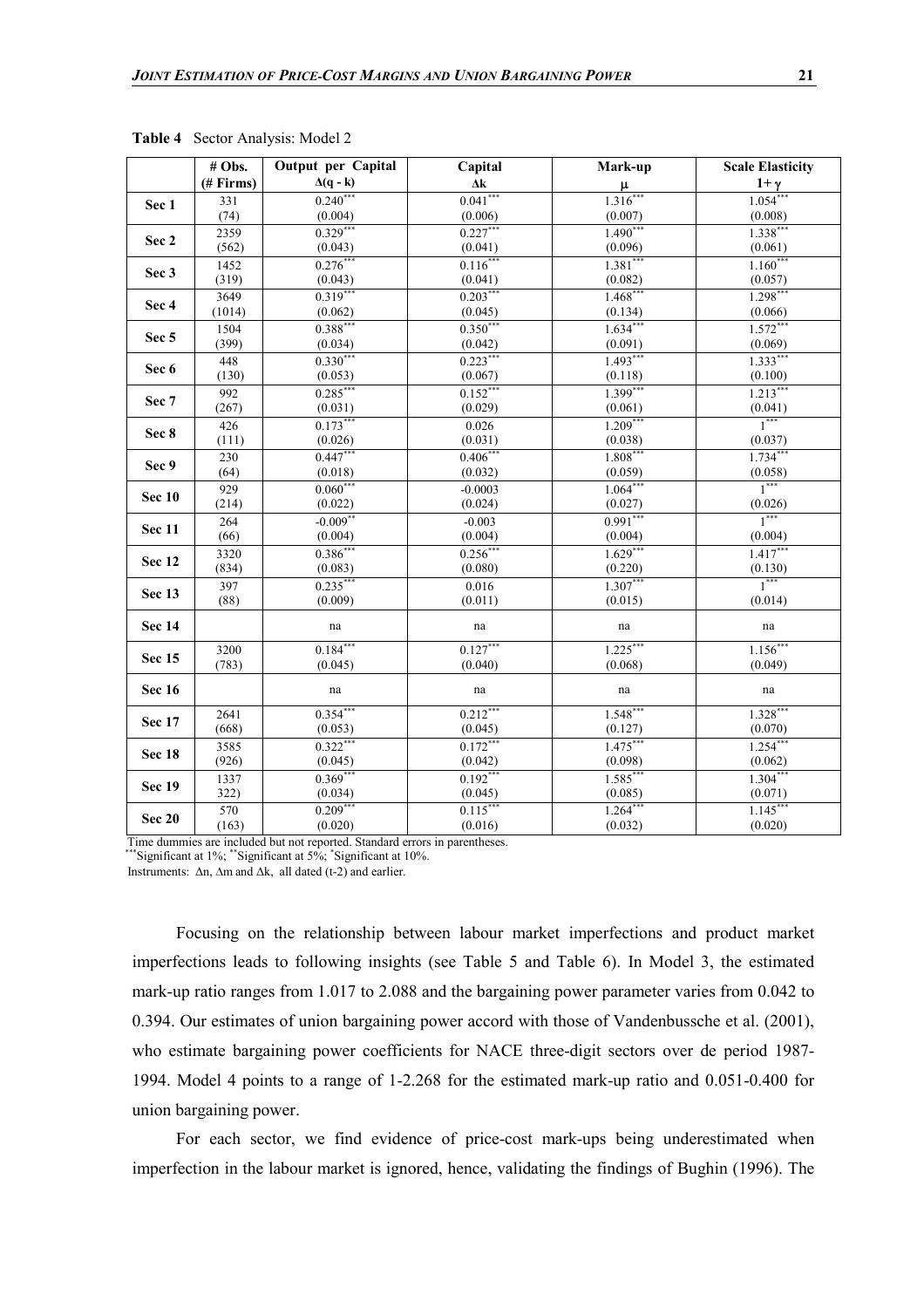higher the bargaining power of the workers in a sector, the higher the level of and the increase in the estimated price over marginal cost ratio. This allows us again to split up sectors according to the magnitude of both the mark-up ratio and union bargaining power. Concentrating on Model 3, the correlation between the estimated mark-up ratio and the union bargaining power parameter is 0.872. Sectors such as metal products except machinery and transport equipment, office and data processing machines, precision and optical instruments, electrical goods, other transport equipment and rubber and plastic products are characterised by a relatively high mark-up ratio (range of 1.502-2.088) and relatively high union bargaining power (range of 0.260-0.394). The sector office and data processing machines, precision and optical instruments can be labelled as the sector with both the highest price-cost mark-up and the highest union bargaining power parameter. Sectors such as non-metallic mineral products, chemical products, motor vehicles, other food products, beverages, paper and printing products and other manufacturing products can be classified as sectors with moderate price-cost mark-ups (range of 1.282-1.493) and moderate union bargaining

power (range of 0.094-0.237). Sectors producing meat preparations and preserves and milk and dairy products display a relatively low price over marginal cost ratio (range of 1.017-1.125) and relatively low union bargaining power (range of 0.042-0.050). The lowest mark-up ratio as well as the lowest union bargaining power parameter is found in the milk and dairy products sector. Model 4 produces similar results. The correlation between the estimated mark-up ratio and the union bargaining power parameter is  $0.714^{22}$ 

l

<sup>&</sup>lt;sup>22</sup> The highest estimated price-cost mark-up ratio equals 2.268 (sec 9). As mentioned before, sunk costs may explain part of this high estimate.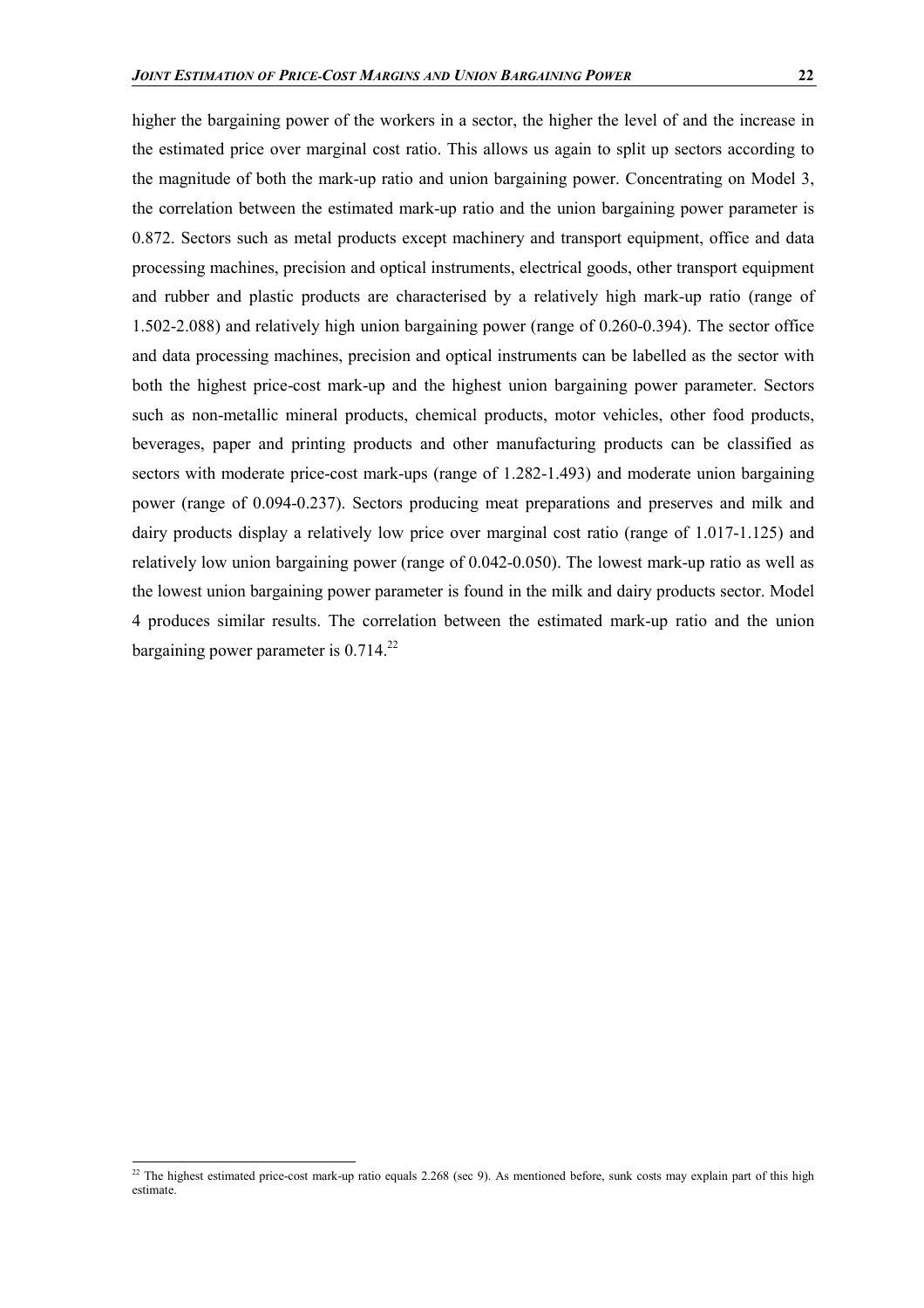|                  | # Obs.<br>(# Firms) | Output per Capital<br>$\Delta(q - k)$ | Share-weighted<br>Labour per Capital | Mark-up                           | Workers' Barg.<br>Power |
|------------------|---------------------|---------------------------------------|--------------------------------------|-----------------------------------|-------------------------|
|                  |                     |                                       | $(\alpha_{N} - 1) \Delta(n - k)$     | $\pmb{\mu}$                       | φ                       |
| Sec 1            | 331                 | $0.265***$                            | $0.104***$                           | $1.361***$                        | $0.094***$              |
|                  | (74)                | (0.009)                               | (0.016)                              | (0.017)                           | (0.013)                 |
| Sec 2            | 2359                | $0.305***$                            | $0.259***$                           | $1.439***$                        | $0.206***$              |
|                  | (562)               | $\frac{(0.034)}{0.315***}$            | (0.043)                              | (0.070)                           | (0.027)                 |
| Sec 3            | 1452                |                                       | $0.221***$                           | $1.460***$                        | $0.181***$              |
|                  | (319)               | (0.033)                               | (0.045)                              | (0.070)                           | (0.030)                 |
| Sec 4            | 3649                | $0.342***$                            | $0.359***$                           | $1.520***$                        | $0.264***$              |
|                  | (1014)              | (0.054)<br>$0.312***$                 | (0.059)<br>$0.411***$                | (0.125)<br>$1.453***$             | (0.032)<br>$0.291***$   |
| Sec <sub>5</sub> | 1504<br>(399)       | (0.024)                               | (0.044)                              |                                   | (0.022)                 |
|                  | 448                 | $0.521***$                            | $0.651***$                           | $\frac{(0.051)}{2.088***}$        | $0.394***$              |
| Sec 6            | (130)               | (0.043)                               | (0.054)                              |                                   | (0.020)                 |
|                  | 992                 | $0.334***$                            | $0.363***$                           | $\frac{(0.187)}{1.502***}$        | $0.266$ ***             |
| Sec 7            | (267)               | (0.019)                               | (0.033)                              | (0.043)                           | (0.018)                 |
|                  | 426                 | $0.243***$                            | $0.187***$                           | $1.321***$                        | $0.158***$              |
| Sec 8            | (111)               | (0.021)                               | (0.033)                              | (0.037)                           | (0.023)                 |
|                  | 230                 | $0.502***$                            | $0.464***$                           | $2.008***$                        | $0.317***$              |
| Sec 9            | (64)                | (0.019)                               | (0.071)                              | (0.077)                           | (0.008)                 |
| <b>Sec 10</b>    | 929                 | $0.088***$                            | $0.035***$                           | $\frac{1.096^{***}}{1.096^{***}}$ | $0.034***$              |
|                  | (214)               | (0.020)                               | (0.018)                              | (0.024)                           | (0.017)                 |
| Sec 11           | 264                 | $0.017***$                            | $0.044***$                           | $1.017***$                        | $0.042***$              |
|                  | (66)                | (0.005)                               | (0.005)                              | $\frac{(0.005)}{1.443***}$        | (0.005)                 |
| <b>Sec 12</b>    | 3320                | $0.307***$                            | $0.284***$                           |                                   | $0.221***$              |
|                  | (834)               | (0.051)                               | (0.062)                              | (0.106)                           | (0.038)                 |
| <b>Sec 13</b>    | 397                 | $0.289***$                            | $0.154***$                           | $1.406***$                        | $0.133***$              |
|                  | (88)                | (0.008)                               | (0.009)                              | (0.016)                           | (0.007)                 |
| <b>Sec 14</b>    |                     | na                                    | na                                   | na                                | na                      |
| <b>Sec 15</b>    | 3200                | $0.260***$                            | $0.310***$                           | $1.351***$                        | $0.237***$              |
|                  | (783)               | (0.045)                               | (0.059)                              | (0.082)                           | (0.034)                 |
| <b>Sec 16</b>    |                     | na                                    | na                                   | na                                | na                      |
| <b>Sec 17</b>    | 2641                | $0.330***$                            | $0.264***$                           | $1.493***$                        | $0.209***$              |
|                  | (668)               | (0.043)                               | (0.049)                              | (0.096)                           | (0.031)                 |
| Sec 18           | 3585                | $0.306***$                            | $0.263***$                           | $1.441***$                        | $0.208***$              |
|                  | (926)               | (0.038)                               | $\frac{(0.057)}{0.351***}$           | $\frac{(0.079)}{1.656***}$        | (0.036)                 |
| <b>Sec 19</b>    | 1337                | $0.396***$                            |                                      |                                   | $0.260***$              |
|                  | 322)                | (0.027)                               | (0.048)                              | (0.074)                           | (0.026)                 |
| <b>Sec 20</b>    | 570                 | $0.220***$                            | $0.206***$                           | $1.282***$                        | $0.171***$              |
|                  | (163)               | (0.027)                               | (0.030)                              | (0.044)                           | (0.021)                 |

**Table 5** Sector Analysis: Model 3

Time dummies are included but not reported. Standard errors in parentheses.

\*\*\*Significant at  $1\%$ ; \*\*Significant at  $5\%$ ; \*Significant at  $10\%$ .

Instruments:  $\Delta n$ ,  $\Delta m$  and  $\Delta k$ , all dated (t-2) and earlier.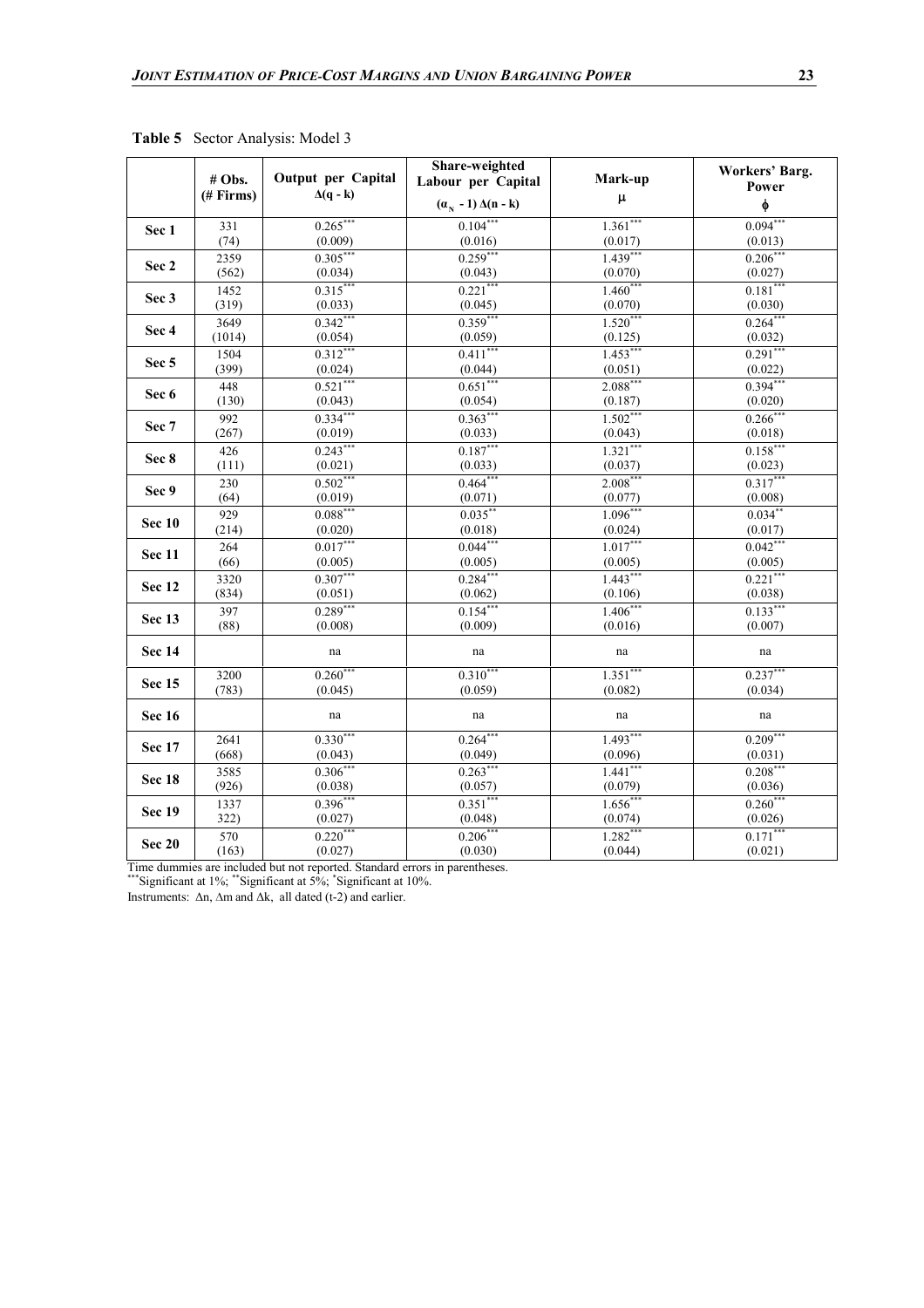|                  | # Obs.<br>(# Firms) | Output per<br>Capital<br>$\Delta(q - k)$ | Capital<br>$\Delta {\bf k}$ | Share-weighted<br>Labour per Capital<br>$(\alpha_{N} - 1) \Delta(n - k)$ | Mark-up<br>$\pmb{\mu}$ | <b>Scale</b><br>Elasticity<br>$1+\gamma$ | Workers'<br><b>Barg. Power</b><br>φ |
|------------------|---------------------|------------------------------------------|-----------------------------|--------------------------------------------------------------------------|------------------------|------------------------------------------|-------------------------------------|
| Sec 1            | 331                 | $0.268***$                               | $-0.012$                    | $0.117***$                                                               | $1.366***$             | $1***$                                   | $0.105***$                          |
|                  | (74)                | (0.010)                                  | (0.012)                     | (0.020)                                                                  | (0.019)                | (0.016)                                  | (0.016)                             |
| Sec 2            | 2359                | $0.356***$                               | $0.152***$                  | $0.156***$                                                               | $1.553***$             | $1.236***$                               | $0.135***$                          |
|                  | (562)               | (0.039)                                  | (0.055)                     | (0.060)                                                                  | (0.094)                | $\frac{(0.085)}{1***}$                   | (0.045)                             |
| Sec 3            | 1452                | $0.325***$                               | 0.017                       | $0.213***$                                                               | $1.481***$             |                                          | $0.176***$                          |
|                  | (319)               | (0.043)                                  | (0.044)                     | (0.050)                                                                  | (0.094)                | (0.065)                                  | (0.034)                             |
| Sec 4            | 3649                | $0.387***$                               | $0.106***$                  | $0.275***$                                                               | $1.631***$             | $1.173***$                               | $0.216***$                          |
|                  | (1014)              | (0.058)                                  | (0.051)                     | (0.069)                                                                  | (0.154)                | (0.083)                                  | (0.042)                             |
| Sec <sub>5</sub> | 1504                | $0.386***$                               | $0.185***$                  | $0.272***$                                                               | $1.629***$             | $1.301***$                               | $0.214***$                          |
|                  | (399)               | (0.029)                                  | (0.051)                     | (0.062)                                                                  | (0.077)                | (0.083)                                  | (0.038)                             |
| Sec 6            | 448                 | $0.521***$                               | 0.008                       | $0.668***$                                                               | $2.088***$             | $1***$                                   | $0.400***$                          |
|                  | (130)               | (0.047)                                  | (0.046)                     | (0.058)                                                                  | (0.204)                | (0.096)                                  | (0.021)                             |
| Sec 7            | 992                 | $0.382***$                               | $0.101***$                  | $0.313***$                                                               | $1.618***$             | $1.163***$                               | $0.238***$                          |
|                  | (267)               | (0.025)                                  | (0.033)                     | (0.045)                                                                  | (0.065)                | (0.053)                                  | (0.026)                             |
| Sec 8            | 426                 | $0.235***$                               | $-0.006$                    | $0.186***$                                                               | $1.307***$             | $1***$                                   | $0.157***$                          |
|                  | (111)               | (0.025)                                  | (0.029)                     | (0.034)                                                                  | (0.043)                | (0.038)                                  | (0.024)                             |
| Sec 9            | 230                 | $0.559***$                               | $0.311***$                  | $0.301***$                                                               | $2.268***$             | $1.705***$                               | $0.231***$                          |
|                  | (64)                | (0.015)                                  | (0.034)                     | (0.030)                                                                  | (0.077)                | $\frac{(0.077)}{1***}$                   | (0.018)                             |
| <b>Sec 10</b>    | 929                 | $0.068***$                               | $-0.042$                    | $0.052**$                                                                | $1.073***$             |                                          | $0.049**$                           |
|                  | (214)               | (0.025)                                  | (0.029)                     | (0.024)                                                                  | (0.029)                | (0.031)                                  | (0.022)                             |
| <b>Sec 11</b>    | 264                 | 0.006                                    | $-0.028***$                 | $0.054***$                                                               | $1***$                 | $0.972***$                               | $0.051***$                          |
|                  | (66)                | (0.004)                                  | (0.007)                     | (0.006)                                                                  | (0.004)                | (0.007)                                  | (0.005)                             |
| <b>Sec 12</b>    | 3320                | $0.359***$                               | 0.096                       | $0.220***$                                                               | $1.560***$             | $\overline{1}^{***}$                     | $0.180***$                          |
|                  | (834)               | (0.073)                                  | (0.095)                     | (0.080)                                                                  | (0.178)                | (0.148)                                  | (0.060)                             |
| <b>Sec 13</b>    | 397                 | $0.254***$                               | $-0.093***$                 | $0.213***$                                                               | $1.340***$             | $0.875***$                               | $0.176***$                          |
|                  | (88)                | (0.011)                                  | (0.016)                     | (0.012)                                                                  | (0.020)                | (0.021)                                  | (0.008)                             |
| <b>Sec 14</b>    |                     | na                                       | na                          | na                                                                       | na                     | na                                       | na                                  |
| Sec 15           | 3200                | $0.284$ **                               | 0.057                       | $0.285$ **                                                               | $1.397***$             | $1***$                                   | $0.222$ **                          |
|                  | (783)               | (0.048)                                  | (0.040)                     | (0.064)                                                                  | (0.094)                | (0.056)                                  | (0.039)                             |
| <b>Sec 16</b>    |                     | na                                       | na                          | na                                                                       | na                     | na                                       | na                                  |
|                  | 2641                | $0.386***$                               | $0.130***$                  | $0.154***$                                                               | $1.629***$             | $1.212***$                               | $0.133***$                          |
| <b>Sec 17</b>    | (668)               | (0.050)                                  | (0.052)                     | (0.065)                                                                  | (0.133)                | (0.085)                                  | (0.050)                             |
|                  | 3585                | $0.340***$                               | $0.107**$                   | $0.142***$                                                               | $1.515***$             | $1.162***$                               | $0.124***$                          |
| <b>Sec 18</b>    | (926)               | (0.044)                                  | (0.047)                     | (0.070)                                                                  | (0.101)                | (0.071)                                  | (0.050)                             |
|                  | 1337                | $0.407***$                               | 0.042                       | $0.319***$                                                               | $1.686***$             | $1***$                                   | $0.242***$                          |
| <b>Sec 19</b>    | (322)               | (0.031)                                  | (0.048)                     | (0.059)                                                                  | (0.088)                | (0.081)                                  | (0.034)                             |
| <b>Sec 20</b>    | 570<br>(163)        | $0.226***$<br>(0.031)                    | 0.005<br>(0.026)            | $0.206***$<br>(0.032)                                                    | $1.292***$<br>(0.052)  | $\frac{1}{1}$<br>(0.034)                 | $0.171***$<br>(0.022)               |

**Table 6** Sector Analysis: Model 4

Time dummies are included but not reported. Standard errors in parentheses.

\*\*\*Significant at  $1\%$ ; \*\*Significant at  $5\%$ ; \*Significant at  $10\%$ . Instruments:  $\Delta n$ ,  $\Delta m$  and  $\Delta k$ , all dated (t-2) and earlier.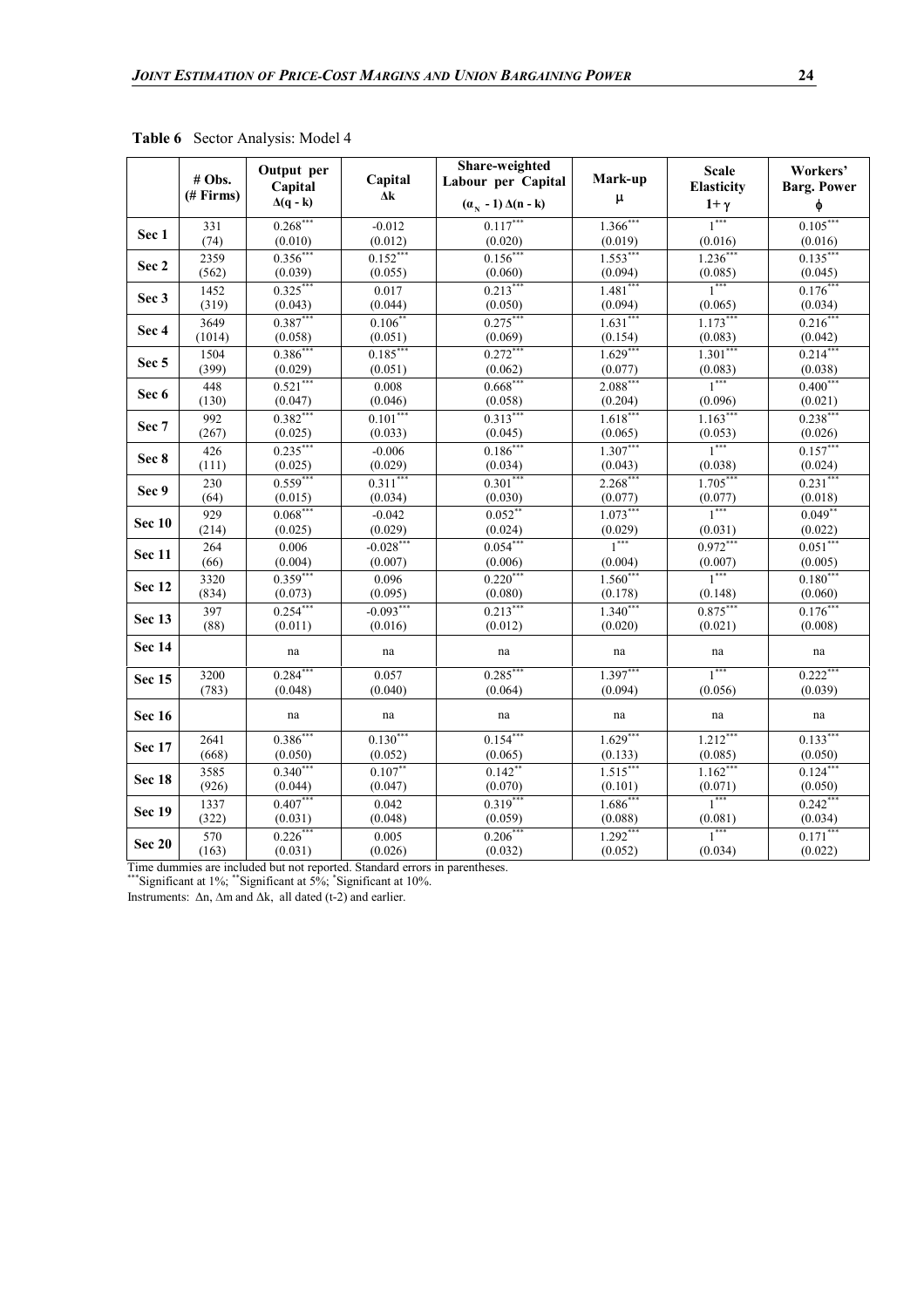#### **7. CONCLUSIONS AND INTERPRETATION**

This paper analyses price-setting behaviour in both the product and the labour market of Belgian manufacturing firms over the period 1988-1995. By embedding an Efficient Bargaining model into Hall's (1988) framework, we are able to estimate price-cost mark-up and union bargaining power parameters simultaneously. Applying the Generalised Method of Moments (GMM) technique for panel data, our results strongly reject perfect competition in both the output and the labour market. Assuming constant returns to scale, price-cost mark-ups are estimated at 35 percent and the union bargaining power parameter is found to be about 0.29. Ignoring labour market imperfections brings the estimated price-cost mark-up down to 20 percent. In this respect, our results qualitatively accord with the findings of Crépon et al. (2002).

To examine the important issue of heterogeneity in the price-cost mark-up and in union bargaining power, we have split up the sample into 18 sectors. For each sector separately, we find that neglecting imperfection in the labour market causes a significant underestimation in the pricecost mark-up. By focusing on the cross-section dimension, we are able to draw conclusions about the interdependencies between the two parameters. A new result in this paper concerns the remarkable positive relationship that we observe among sectors between estimated union bargaining power and estimated price-cost margins, evaluated at perfect competition in the labour market. In other words, labour market and product market imperfections are likely to go hand in hand. This observed positive correlation can be interpreted in two ways. We see it as a topic for further research to assess the relevance of each interpretation.

One interpretation runs from labour market to product market imperfections. The intuition is that strong unions imply higher wage rents and a smaller proportion of rents left to the firms. This change in factor income distribution leads to an exit of firms, which decreases the degree of product market competition and generates more unemployment. The workers' reservation wage will fall, price-cost mark-ups will rise. In some sense, our findings can be considered as an indirect empirical validation of the long-run implications of the model of Blanchard and Giavazzi (2003). The more powerful the union, the larger the size of the surplus that can be shared and the larger the part of the surplus going to the workers. Our framework does not allow us, however, to evaluate the effect of strong unions on the size of the surplus accruing to the firm. Theoretically, our findings are hence consistent with the hypothesis that unions may depress profits as well as with the hypothesis that unions do not affect profitability or even increase profitability.<sup>23</sup>

The results can also be interpreted in terms of product market imperfections affecting labour market imperfections. The idea is that workers are less likely to join unions unless they are able to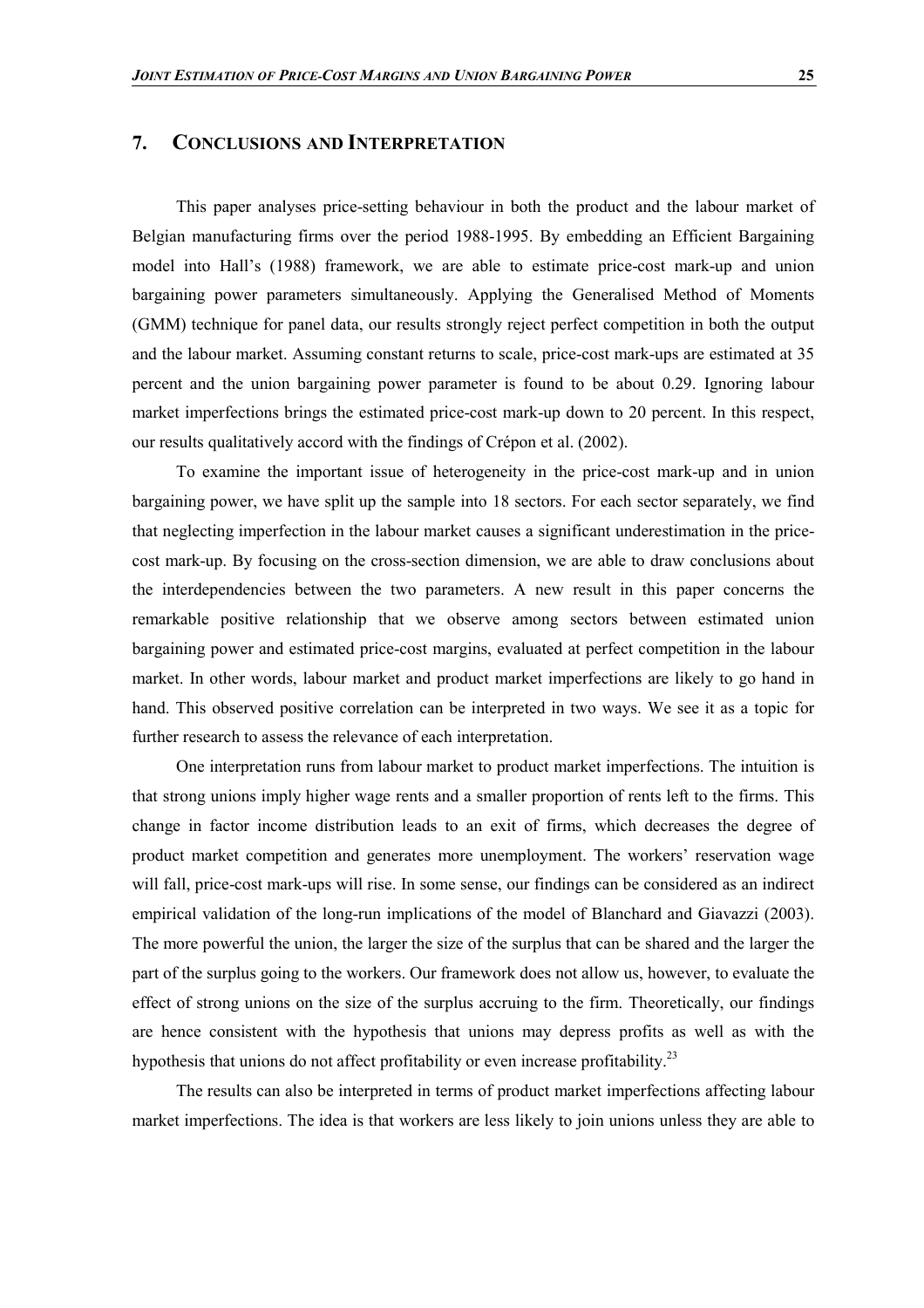extract some surplus from the firms and this is most likely to happen if there is imperfect competition in the product market. This is a standard interpretation in the trade union literature. Another explanation going from product market imperfections to labour market imperfections is that firms with higher price-cost margins may employ high-skilled workers who are harder to replace than low-skilled workers and therefore more powerful. In that case, monopoly power in the product market would also be associated with higher union bargaining power.

# **REFERENCES**

- Addison J. and A. Barnett, 1982, "The Impact of Unions on Productivity", in: British Journal of Industrial Relations, 20, 145-62.
- Addison J. and C. Belfield, 2000, "The Impact of Financial Participation and Employee Involvement on Financial Performance: A Re-estimation using the 1998 WERS", in: Scottish Journal of Political Economy, 47(5), 571-83.
- Addison J. and B. Hirsch, 1989, "Union Effects on Productivity, Profits and Growth: Has the Long Run Arrived?", in: Journal of Labor Economics, 7(1), 72-105.
- Addison J., K. Kraft and J. Wagner, 1993, "German Works Councils and Firm Performance", in: B.E. Kaufman and M.M. Kleiner (eds.), Employee Representation: Alternatives and Future Directions, Industrial Relations Research Association, Madison.
- Addison J. and J. Wagner, 1994, "U.K. Unionism and Innovative Activity: Some Cautionary Remarks on the Basis of a Simple Cross-country Test", in: British Journal of Industrial Relations, 32, 85-98.
- Allen S., 1984, "Unionized Construction Workers are More Productive", in: The Quarterly Journal of Economics, 99(2), 251-74.
- Allen S., 1986, "Unionisation and Productivity in Office Building and School Construction", in: Industrial and Labor Relations Review, 39(2), 187-201.
- Allen S., 1988, "Productivity Levels and Productivity Change under Unionism", in: Industrial Relations, 27(1), 94-113.
- Andersen T. and A. Sorensen, 2004, "Product Market Integration, Wages and Inequality", University of Aarhus, mimeo.
- Anderson T.W. and C. Hsiao, 1982, "Formulation and Estimation of Dynamic Models using Panel Data", in: Journal of Econometrics, 18, 47-82.
- Arellano M. and S. Bond, 1988, "Dynamic Panel Data Estimation using DPD A Guide for Users", Working Paper 88/15, Institute for Fiscal Studies, London.
- Arellano M. and S. Bond, 1991, "Some Tests of Specification for Panel Data: Monte Carlo Evidence and an Application to Employment Equations", in: Review of Economic Studies, 58(2), 277-98.

 $23$  Estimating a structural model with endogenous wages for the European airline industry over the period 1976-1994, Neven et al. (2002) find that unions exert a small but positive effect on prices and on the true price-cost mark-up. The small impact is due to the quantitatively small effect of rent sharing on marginal costs, suggesting that rent sharing is mostly about redistribution.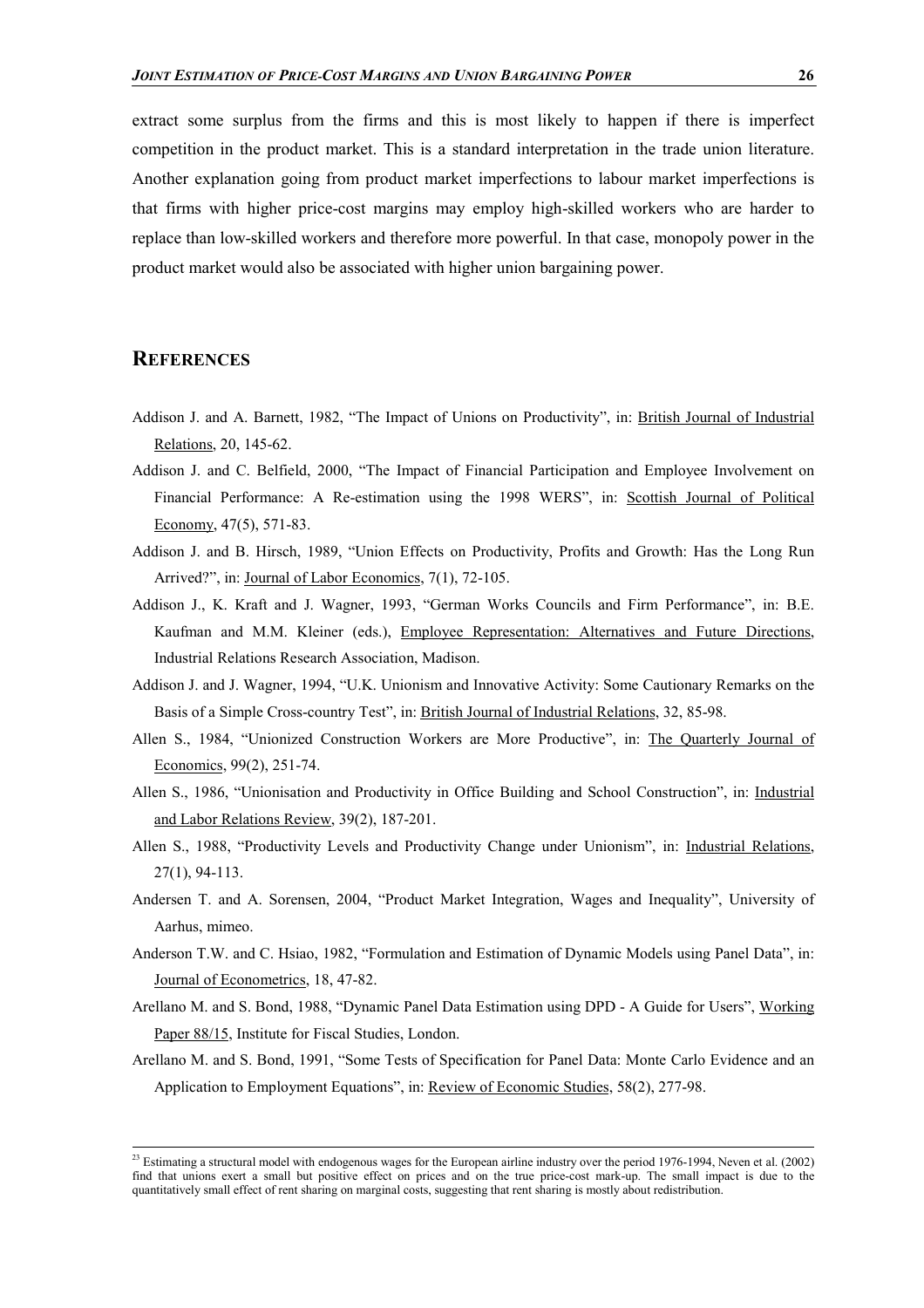- Baldwin C.Y., 1983, "Productivity and Labor Unions: An Application of the Theory of Self-Enforcing Contracts", in: Journal of Business, 56(2), 155-85.
- Batt R. and T. Welbourne, 2002, "Performance Growth in Entrepreneurial Firms: Revisiting the Unionperformance Relationship", in: J. Katz and T. Welbourne (eds.), Research Volume on Entrepreneurship, Vol. 5, JAI Press, Greenwich, Conn. and London.
- Becker B. and C. Olson, 1992, "Unionisation and Firm Profits", in: Industrial Relations, 31, 395-415.
- Bemmels B., 1987, "How Unions Affect Productivity in Manufacturing Plants", in: Industrial and Labor Relations Review, 40(2), 241-53.
- Benson J., 1994, "The Economic Effects of Unionism on Japanese Manufacturing", in: British Journal of Industrial Relations, 32(1), 1-21.
- Betts J. and C. Odgers, 1997, "Do Unions Reduce Investment? Evidence from Canada", in: Industrial and Labor Relations Review, 51(1), 18-37.
- Blanchard O. and F. Giavazzi, 2003, "Macroeconomic Effects of Regulation and Deregulation in Goods and Labor Markets", in: The Quarterly Journal of Economics, 18, 879-907.
- Blanchflower D.G., A.J. Oswald and P. Sanfey, 1996, "Wages, Profits and Rent-Sharing", in: The Quarterly Journal of Economics, 111(1), 227-50.
- Booth A., 1995, The Economics of the Trade Union, Cambridge University Press, Cambridge.
- Bresnahan T., 1989, "Empirical Studies of Industries with Market Power", in: R. Schmalensee and R. Willig (eds.), Handbook of Industrial Organization, North Holland, Amsterdam.
- Bronars S. and D. Deere, 1993, "Unionisation, Incomplete Contracting and Capital Investment", in: Journal of Business, 66(1), 117-32.
- Bronars S., D. Deere and J. Tracy, 1994, "The Effects of Unions on Firm Behavior: An Empirical Analysis Using Firm-Level Data", in: Industrial Relations, 33, 426-51.
- Brown C. and J.L. Medoff, 1978, "Trade Unions in the Production Process", in: Journal of Political Economy, 86(3), 355-78.
- Brown J. and O. Ashenfelter, 1986, Testing the Efficiency of Employment Contracts", in: Journal of Political Economy, XCIV, S40-S87.
- Brunello G., 1992, "The Effect of Unions on Firm Performance in Japanese Manufacturing", in: Industrial and Labor Relations Review, 45(3) 471-87.
- Bryson A. and D. Wilkinson, 2002, "Collective Bargaining and Workplace Performance", Employment Relations Research Series 12, Department of Trade and Industry, Policy Studies Institute, London.
- Bughin J., 1993, "Union-Firm Efficient Bargaining and Test of Oligopolistic Conduct", in: Review of Economics and Statistics, August, 563-67.
- Bughin J., 1996, "Trade Unions and Firms' Product Market Power", in: The Journal of Industrial Economics, XLIV(3), 289-307.
- Byrnes P., R. Fare, S. Grosskopf and C.A. Lovell, 1988, "The Effect of Unions on Productivity: U.S. Surface Mining of Coal", in: Management Science, 34, 1037-53.
- Cavalluzzo L. and D. Baldwin, 1993, "Unionisation and Productive Efficiency", in: H.O. Fried, C.A.K. Lovell and S.S. Schmidt (eds.), The Measurement of Productive Efficiency: Techniques and Applications, Oxford University Press, Oxford.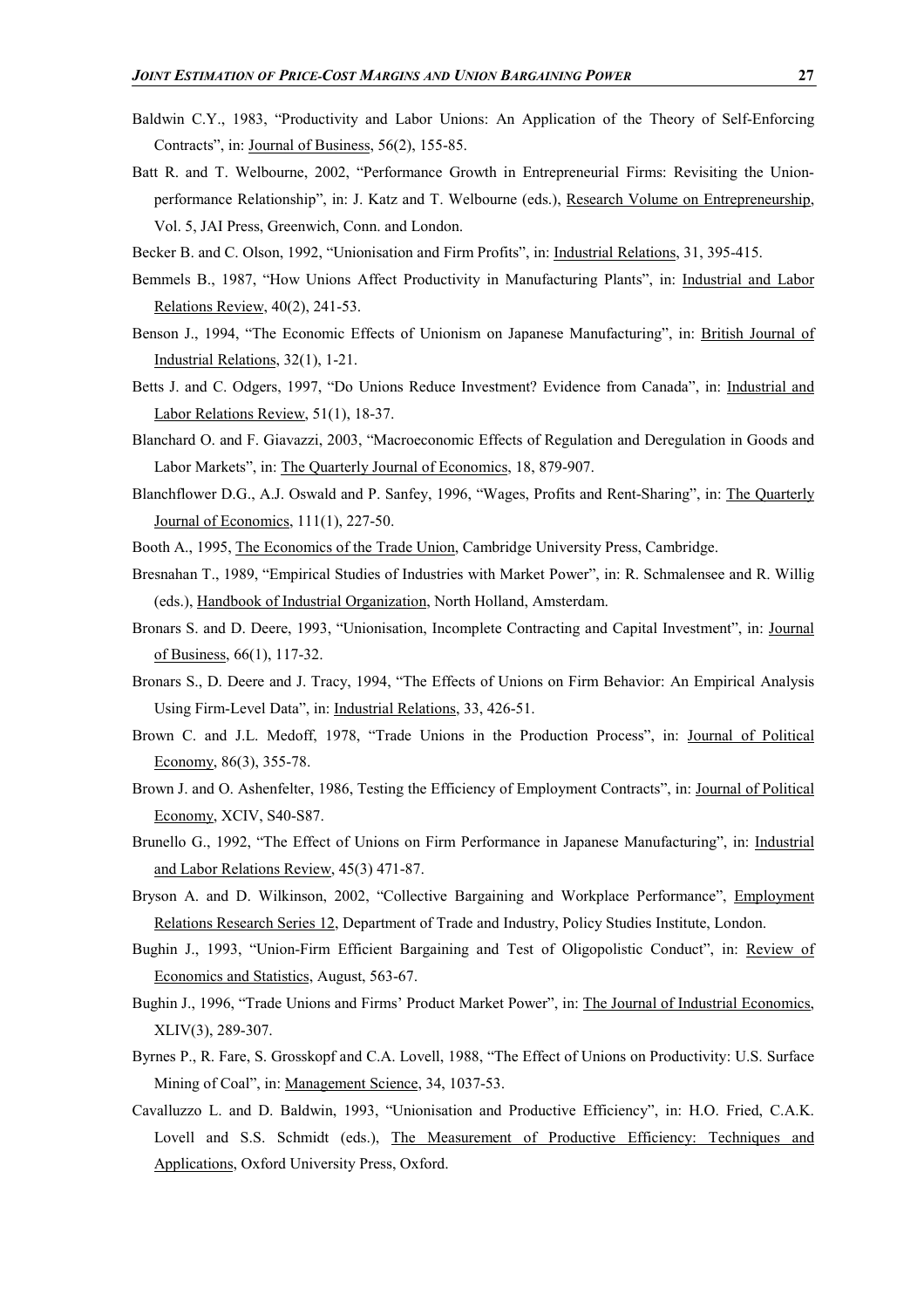- Caves R., 1980, "Productivity Differences Among Industries", in: R. Caves and L. Krause (eds.), Britain's Economic Performance, Brookings Institution, Washington, DC.
- Clark K., 1980a, "The Impact of Unionisation on Productivity: A Case Study", in: Industrial and Labor Relations Review, 33(4), 451-69.
- Clark K., 1980b, "Unionisation and Productivity: Microeconomic Evidence", in: The Quarterly Journal of Economics, 45(4), 613-40.
- Connolly R., B. Hirsch and M. M. Hirschey, 1986, "Union Rent Seeking, Intangible Capital and Market Value of the Firm", in: Review of Economics and Statistics, 68(4), 567-77.
- Coutrot T., 1996, "Relations Sociales et Performance Economique: Une Première Analyse du Cas Français", in: Travail et Emploi, 66, 39-66.
- Crépon B., R. Desplatz and J. Mairesse, 2002, "Price-Cost Margins and Rent Sharing: Evidence from a Panel of French Manufacturing Firms", CREST, Centre de Recherche en Economie et Statistique, Paris, mimeo.
- Crockett G., P. Dawkins, P. Miller and C. Mulvey, 1992, "The Impact of Unions on Workplace Productivity in Australia", in: Australian Bulletin of Labour, 119-41.
- Davis S. and R. Caves, 1987, Britain's Productivity Gap, Cambridge University Press, Cambridge.
- DeFina R., 1983, "Unions, Relative Wages and Economic Efficiency", in: Journal of Labor Economics, 1(4), 408-29.
- Denny K. and S. Nickell, 1992, "Unions and Investment in British Industry", in: The Economic Journal, 102(413), 874-87.
- Dobbelaere S., 2004, "Ownership, Firm Size and Rent Sharing in Bulgaria", in: Labour Economics, 11(2), 165-89.
- Doucouliagos C. and P. Laroche, 2002, "Efficiency, Productivity and Employee Relations in French Equipment Manufacturing", Cahier de recherche 2002-03, GREFIGE-Université Nancy 2.
- Dworkin J.B. and D.A. Ahlburg, 1985, "Unions and Productivity: A Review of the Research", in: D.B. Lipsky (ed.), Advances in Industrial and Labor Relations. A Research Annual Series, Vol. 2, JAI Press, Greenwich, Conn. and London.
- Edwards P.K., 1987, Managing the Factory, Basil Blackwell, Oxford.
- Flaherty S., 1987, "Strike Activity, Worker Militancy and Productivity Change in Manufacturing, 1961- 1981", in: Industrial and Labor Relations Review, 40(4), 585-600.
- Freeman R., 1976, "Individual Mobility and Union Voice in the Labor Market", in: American Economic Review, 66(2), 361-68.
- Freeman R., 1983, "Unionism, Price-Cost Margins and the Return to Capital", NBER Working Paper 1164, National Bureau of Economic Research, Cambridge, MA.
- Freeman R. and J.L. Medoff, 1979, "The Two Faces of Unionism", in: Public Interest, 57, 69-93.
- Freeman R. and J.L. Medoff, 1983, "Trade Unions and Productivity: Some New Evidence on an Old Issue", NBER Working Paper 1249, National Bureau of Economic Research, Cambridge, MA.
- Goos M. and J. Konings, 2001, "Does Rent-Sharing Exist in Belgium? An Empirical Analysis Using Firm Level Data", in: Reflets et Perspectives de la Vie Economique, XL (1-2), 65-79.
- Grady D. and G. Hall, 1985, "Unionisation and Productivity in Commercial Banking", in: Journal of Labor Research, 249-62.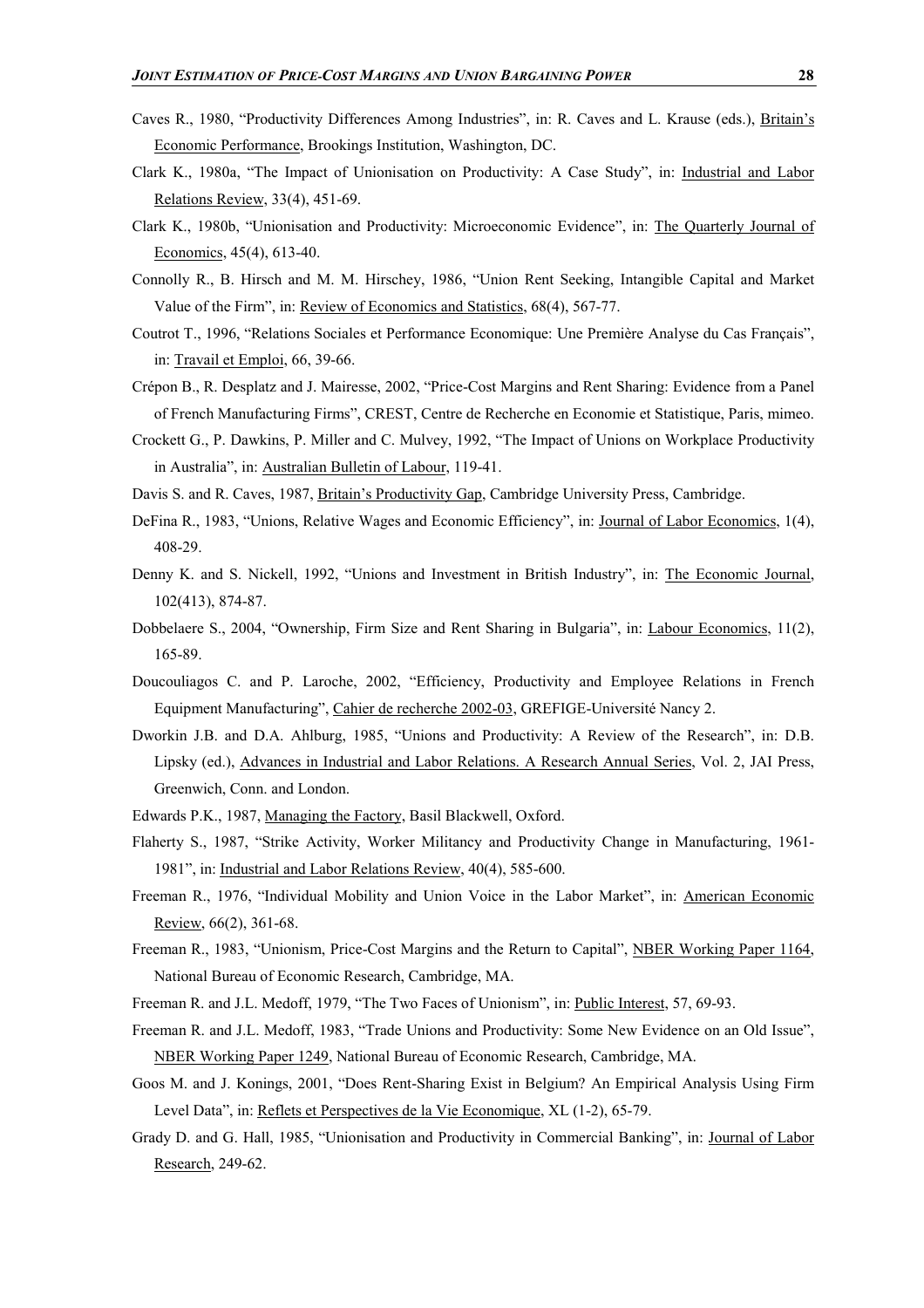- Gregg P., S. Machi and D. Metcalf, 1993, "Signals and Cycles? Productivity Growth and Changes in Union Status in British Companies 1984-89", in: The Economic Journal, 103(419), 894-907.
- Grout P., 1984, "Investment and Wage in the Absence of Binding Contracts: A Nash-Bargaining Approach", in: Econometrica, 52(2), 449-60.
- Hall R.E., 1988, "The Relationship between Price and Marginal Cost in US Industry", in: Journal of Political Economy, 96, 921-47.
- Hildreth A. and A. Oswald, 1997, "Rent sharing and Wages: Evidence from Company and Establishment Panels", in: Journal of Labor Economics, 15(2), 318-37.
- Hirsch B., 1991, Labor Unions and the Economic Performance of Firms, W.E. Upjohn Institute for Employment Research, Kalamazoo, Michigan.
- Hirsch B., 1997, "Unionisation and Economic Performance: Evidence on Productivity, Profits, Investment and Growth, in: F. Mihlar (ed.), Unions and Right-to-Work Laws: The Global Evidence of Their Impact on Employment, The Fraser Institute, Vancouver British Columbia Canada.
- Hirsch B. and J Addison, 1986, The Economic Analysis of Unions: New Approaches and Evidence, Allen & Unwin, London.
- Hirsch B. and A. Link, 1984, "Unions, Productivity and Productivity Growth", in: Journal of Labor Research, 5, 29-37.
- Hirsch B. and A. Link, 1987, "Labor Unions Effects on Innovative Activity", in: Journal of Labor Research, 8, 323-32.
- Hirsch B. and K. Prasad, 1995, "Unionisation and Productivity in Commercial Banking", in: Economics Letters, 48, 61-71.
- Huebler O. and U. Jirjahn, 2001, "Works Councils and Collective Bargaining in Germany: The Impact on Productivity and Wages", IZA Discussion Paper 322, Institute for the Study of Labor, Bonn.
- Kendrick J. and E. Grossman, 1980, Productivity in the United States, The Johns Hopkins University Press, Baltimore and London.
- Kleiner M., 2001, "Intensity of Management Resistance: Understanding the Decline of Unionisation in the Private Sector", in: Journal of Labor Research, 22(3), 519-40.
- Klette T.J. and Z. Griliches, 1996, "The Inconsistency of Common Scale Estimators when Output Prices are Unobserved and Endogenous", in: Journal of Applied Econometrics, 11, 343-61.
- Konings J., P. Van Cayseele and F. Warzynski, 2001, "The Dynamics of Industrial Mark-ups in Two Small Open Economies: Does National Competition Policy Matters?", in: International Journal of Industrial Organization, 19, 841-59.
- Leibenstein H., 1966, "Allocative Efficiency vs. "X-Efficiency", in: American Economic Review, 56(3), 392-415.
- Lewis H.G., 1963, Unionism and Relative Wages in the United States: An Empirical Inquiry, University of Chicago Press, Chicago.
- Machin S. and M Stewart, 1996, "Trade Unions and Financial Performance", in: Oxford Economic Papers, 48(2), 213-41.
- Maki D., 1983, "The Effects of Unions and Strikes on the Rate of Growth of Total Factor Productivity in Canada", in: Applied Economics, 15, 29-41.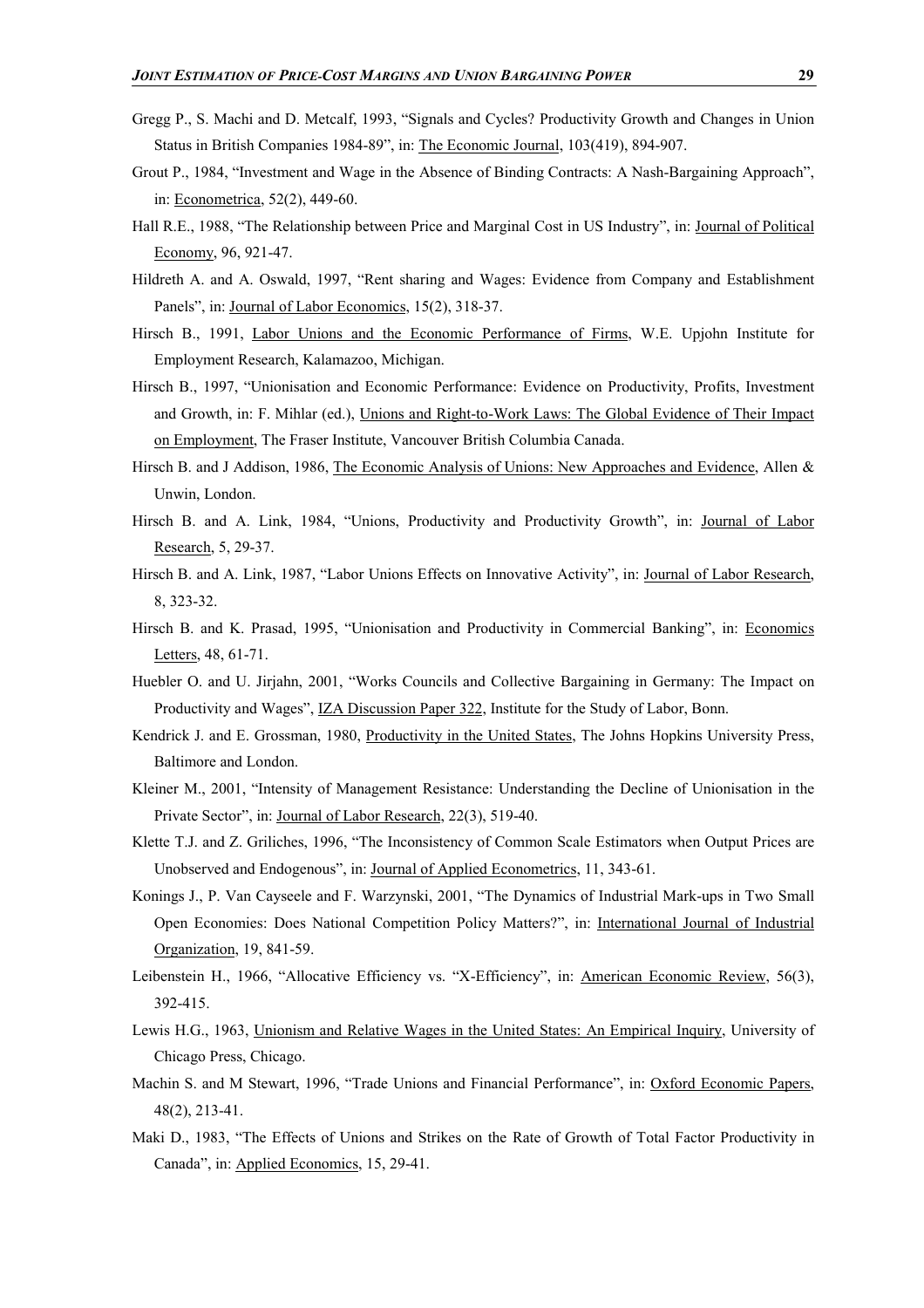- Malcomson J.M., 1997, "Contracts, Hold-up and Labor Markets", in: Journal of Economic Literature, 35(4), 1916-57.
- Mansfield E., 1980, "Basic Research and Productivity Increase in Manufacturing", in: American Economic Review, 70(5), 863-73.
- Martins J.O., S. Scarpetta and D. Pilat, 1996, "Mark-up Pricing, Market Structure and the Business Cycle", in: OECD Economic Studies, 27.
- McDonald I.M. and R.M. Solow, 1981, "Wage Bargaining and Employment", in: American Economic Review, 81, 896-908.
- McNabb R. and K. Whitfield, 2000, "The Impact of Financial Participation and Employee Involvement on Financial Performance: A Reply", in: Scottish Journal of Political Economy, 47(5), 584-90.
- Menezes-Filho N., 1997, "Unions and Profitability in the 1980s: Some Evidence on Union-Firm Bargaining in the UK", in: The Economic Journal, 107(442), 651-70.
- Menezes-Filho N., D. Ulph and J. Van Reenen, 1998, "The Determination of R&D: Empirical Evidence on the Role of Unions", in: European Economic Review, 42(3-5), 919-30.
- Metcalf D., 1993, "Industrial Relations and Economic Performance", in: British Journal of Industrial Relations, 31(2), 255-83.
- Metcalf D., 2003, "Unions Impact and Implications for Future Membership", in: P. Gregg and J. Wadsworth (eds.), The State of Working Britain, Centre for Economic Performance, London School of Economics, London.
- Moreton D., 1999, "A Model of Labour Productivity and Union Density in the British Private Sector Unionised Establishments", in: Oxford Economic Papers, 51(2), 322-44.
- Morishima M., 1991, "Information Sharing and Firm Performance in Japan**,** in: Industrial Relations, 30, 37- 61.
- Muramatsu K., 1984, "The Effect of Trade Unions on Productivity in Japanese Manufacturing Industries", in: M. Aoki (ed.), The Economic Analysis of the Japanese Firms, Elsevier, Amsterdam.
- Neven, D.J., L. Röller and Z. Zhang, 2002, Endogenous Costs and Price-Costs Margins, DIW Berlin Discussion Paper 294, German Institute for Economic Research, Berlin.
- Pencavel J., 1977, "Distributional and Efficiency Effects of Trade Unions in Britain", in: British Journal of Industrial Relations, 15(2), 137-56.
- Pencavel J., 2002, "The Surprising Retreat of Union Britain", in: R. Blundell, D. Card and R. Freeman (eds.), Seeking a Premier League Economy, The University of Chicago Press, Chicago.
- Phipps A. and J. Sheen, 1994, "Unionisation, Industrial Relations and Labour Productivity Growth in Australia: A Pooled Time-series/ Cross-section Analysis of TFP Growth", in: Labour Economics and Productivity, 6(1), 54-77.
- Rees A., 1989, The Economics of Trade Unions, University of Illinois Press, Chicago.
- Roeger W., 1995, "Can Imperfect Competition Explain the Difference between Primal and Dual Productivity Measures?", in: Journal of Political Economy, 103, 316-30.
- Schedlitzki D., 2002, "German Works Councils, Employee Involvement Programs and their Impact on Establishment Profitability", CEP Working Paper 1191, Centre for Economic Performance, London School of Economics, London.